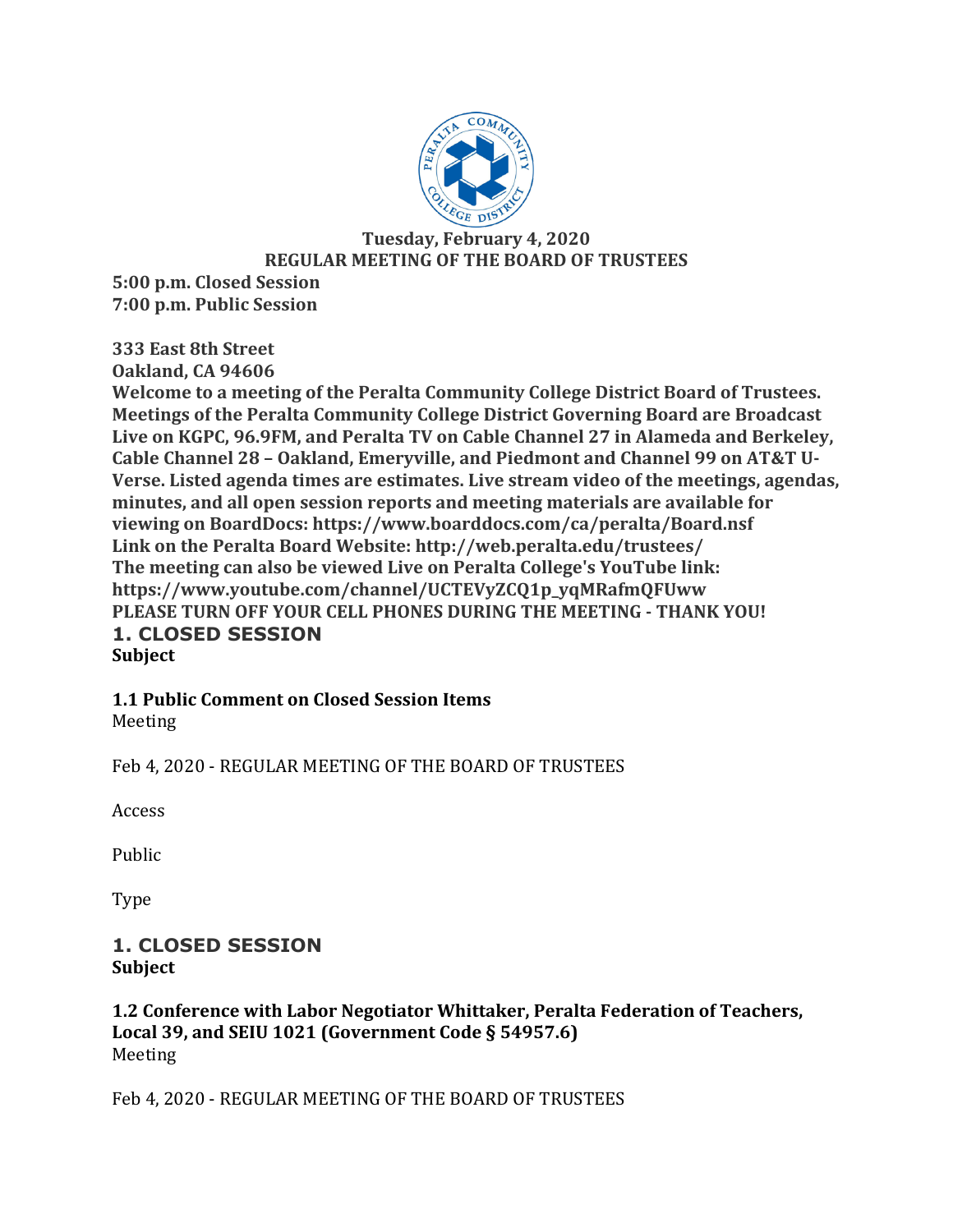Access

Public

Type

Information

# **1. CLOSED SESSION Subject**

# **1.3 Public Employee Discipline/Dismissal/Release** Meeting

Feb 4, 2020 - REGULAR MEETING OF THE BOARD OF TRUSTEES

Access

Public

Type

The Board is provided respective salaries in closed session for information purposes only, if any. The Board is reminded not to discuss personnel matters outside of closed session.

# **1. CLOSED SESSION Subject**

**1.4 Public Employee Evaluation** Meeting

Feb 4, 2020 - REGULAR MEETING OF THE BOARD OF TRUSTEES

Access

Public

Type

• Chancellor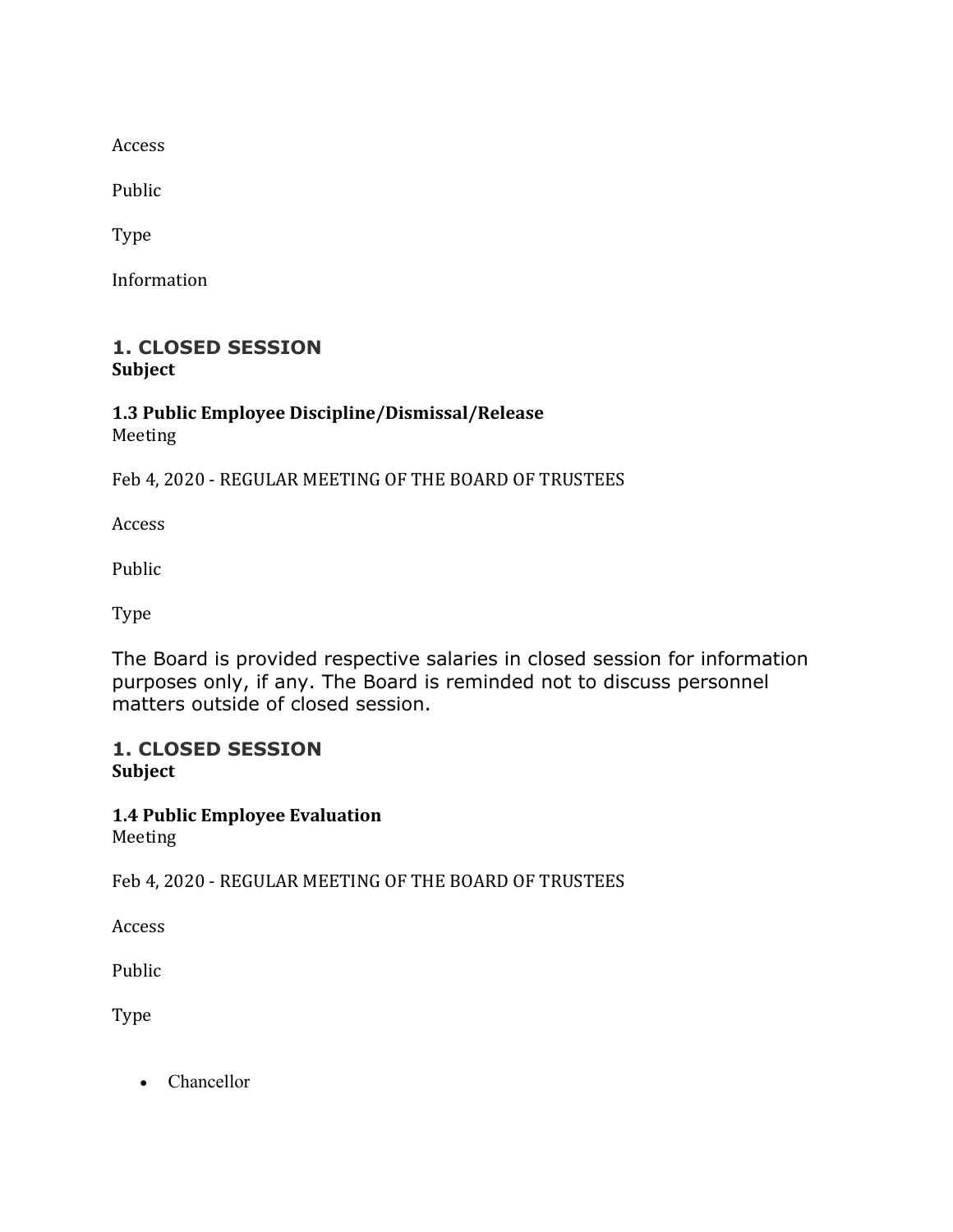# **1. CLOSED SESSION Subject**

# **1.5 Conference with Legal Counsel, Multiple Cases: (Government Code § 54956.9)** Meeting

Feb 4, 2020 - REGULAR MEETING OF THE BOARD OF TRUSTEES

Access

Public

Type

Information

- Herrera v. Peralta Community College District et.al, Alameda Superior Court case no. RG18932402
- Conference with Legal Counsel, Anticipated/Potential Litigation  $(54956.9(b)-(c))$  (2 cases).

# **2. OPEN SESSION Subject**

# **2.1 Call to Order**

Meeting

Feb 4, 2020 - REGULAR MEETING OF THE BOARD OF TRUSTEES

Access

Public

Type

Procedural **2. OPEN SESSION Subject**

**2.2 Pledge of Allegiance** Meeting

Feb 4, 2020 - REGULAR MEETING OF THE BOARD OF TRUSTEES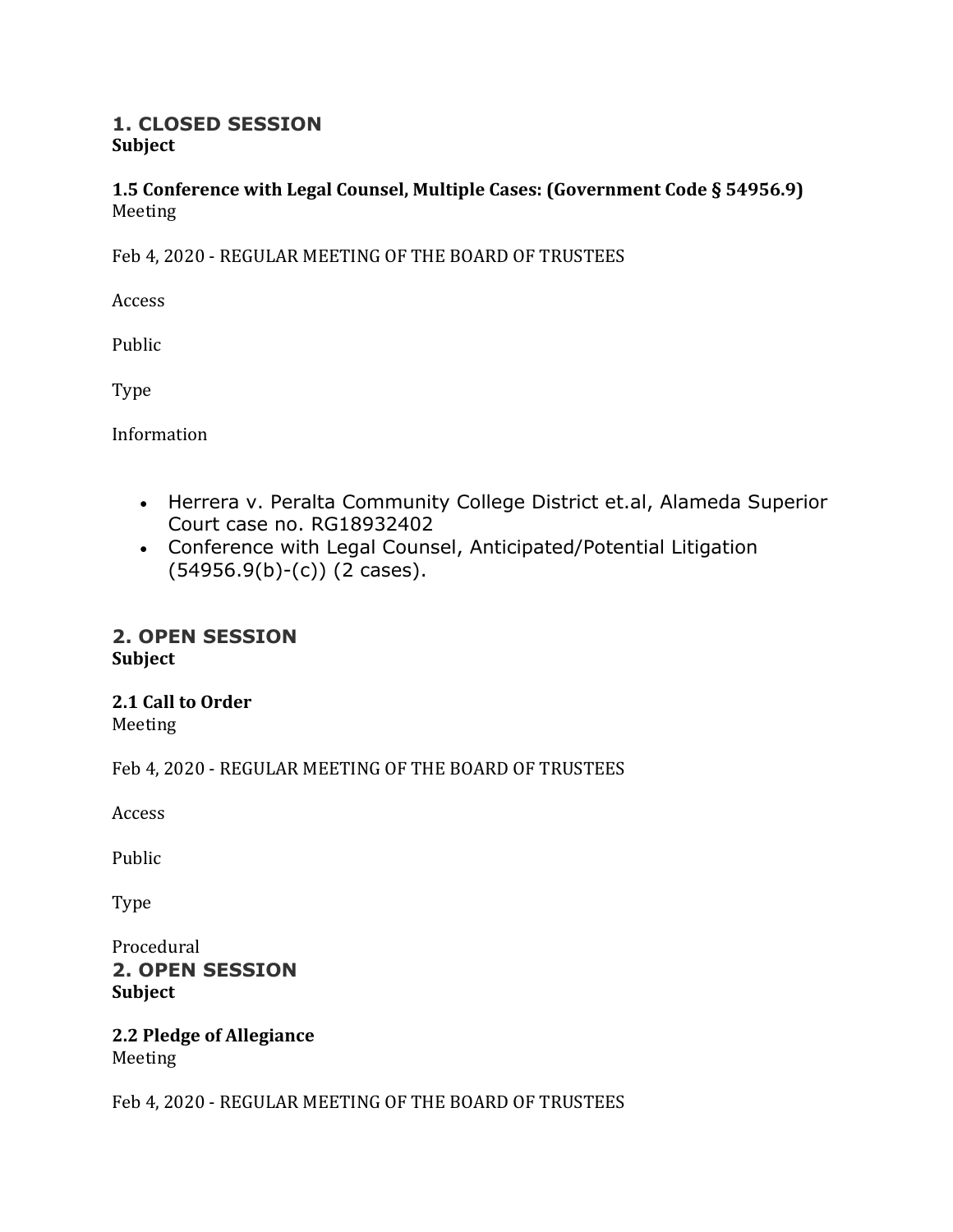Access

Public

Type

Procedural

# **2. OPEN SESSION Subject**

# **2.3 Roll Call**

Meeting

# Feb 4, 2020 - REGULAR MEETING OF THE BOARD OF TRUSTEES

Access

Public

Type

Procedural

# **2. OPEN SESSION Subject**

**2.4 Report of Action Taken in Closed Session** Meeting

Feb 4, 2020 - REGULAR MEETING OF THE BOARD OF TRUSTEES

Access

Public

Type

Information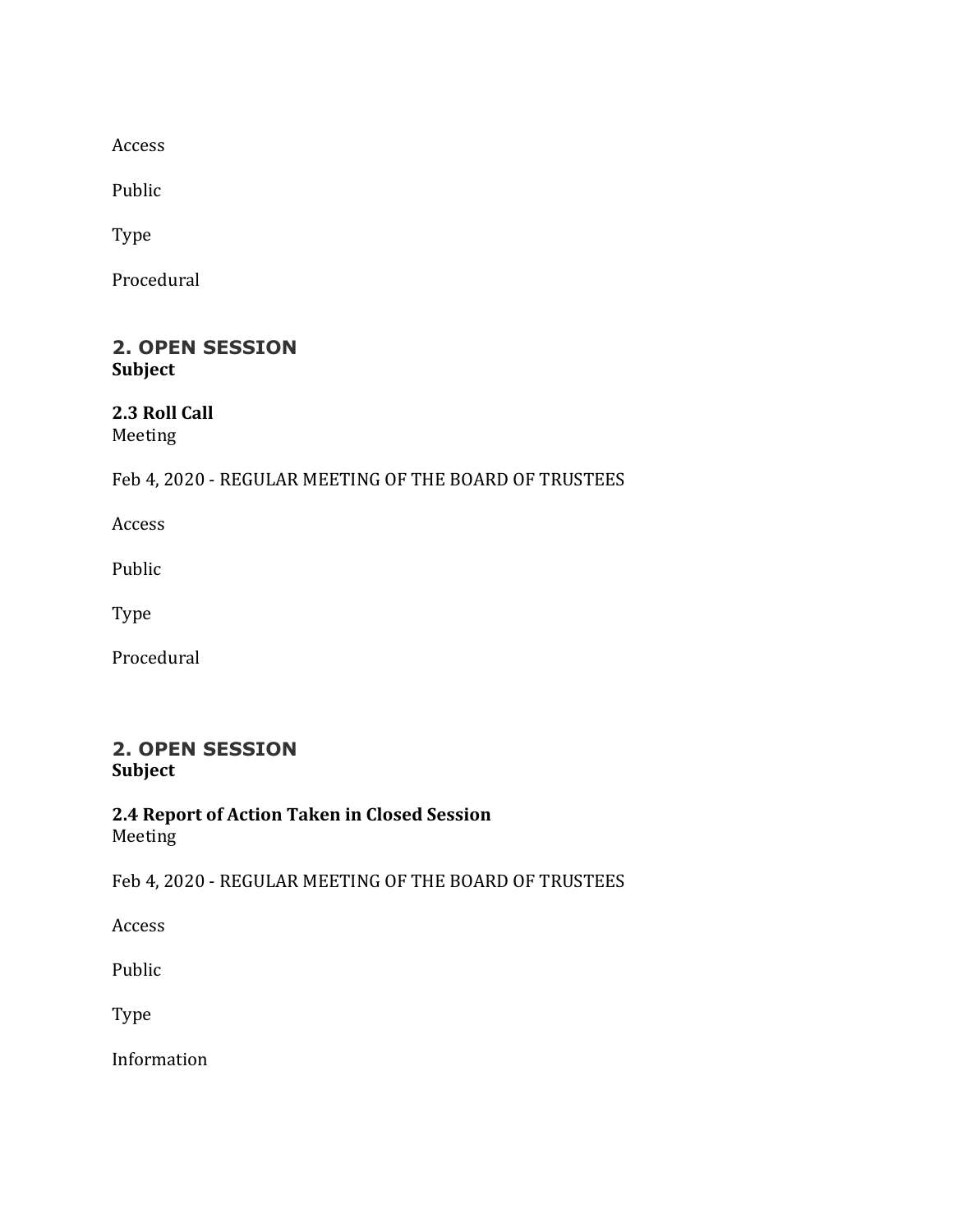# **2. OPEN SESSION Subject**

# **2.5 Approval of the Agenda** Meeting

Feb 4, 2020 - REGULAR MEETING OF THE BOARD OF TRUSTEES

Access

Public

Type

Action

Recommended Action

Recommend Approval of the February 4, 2020 Board agenda

# **2. OPEN SESSION Subject**

# **2.6 Approval of the Minutes**

Meeting

Feb 4, 2020 - REGULAR MEETING OF THE BOARD OF TRUSTEES

Access

Public

Type

**Action, Minutes** 

Preferred Date

Feb 04, 2020

Absolute Date

Feb 04, 2020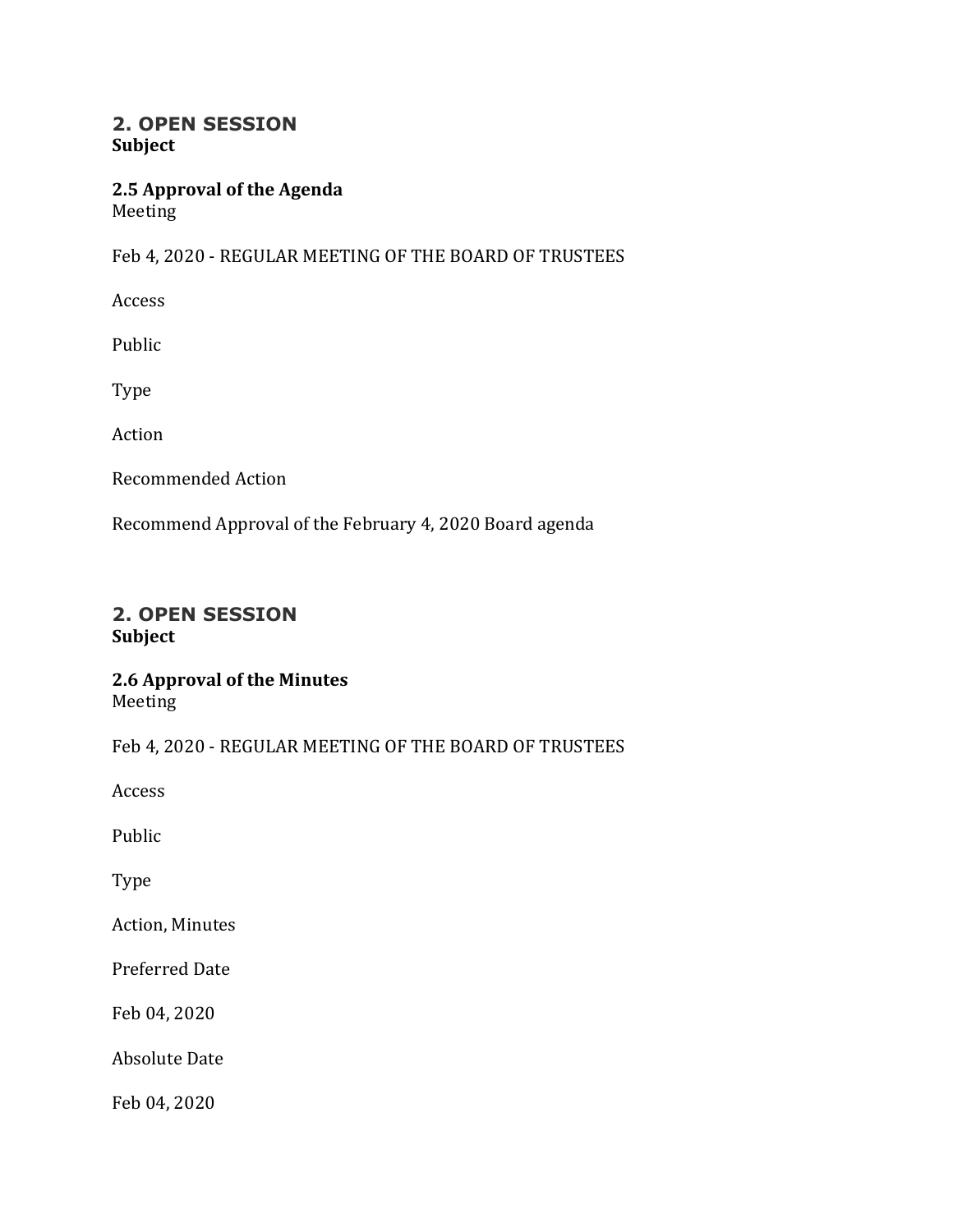Fiscal Impact

No

Budgeted

No

Recommended Action

Motion to approve the January 21, 2020 Board Minutes.

Minutes

View Minutes for Jan 21, 2020 - REGULAR MEETING OF THE BOARD OF TRUSTEES

# **2. OPEN SESSION Subject**

# **2.7 Associated Student Government Reports** Meeting

Feb 4, 2020 - REGULAR MEETING OF THE BOARD OF TRUSTEES

Access

Public

Type

Information

#### **2. OPEN SESSION Subject**

# **2.8 Peralta Classified Senate Report** Meeting

Feb 4, 2020 - REGULAR MEETING OF THE BOARD OF TRUSTEES

Access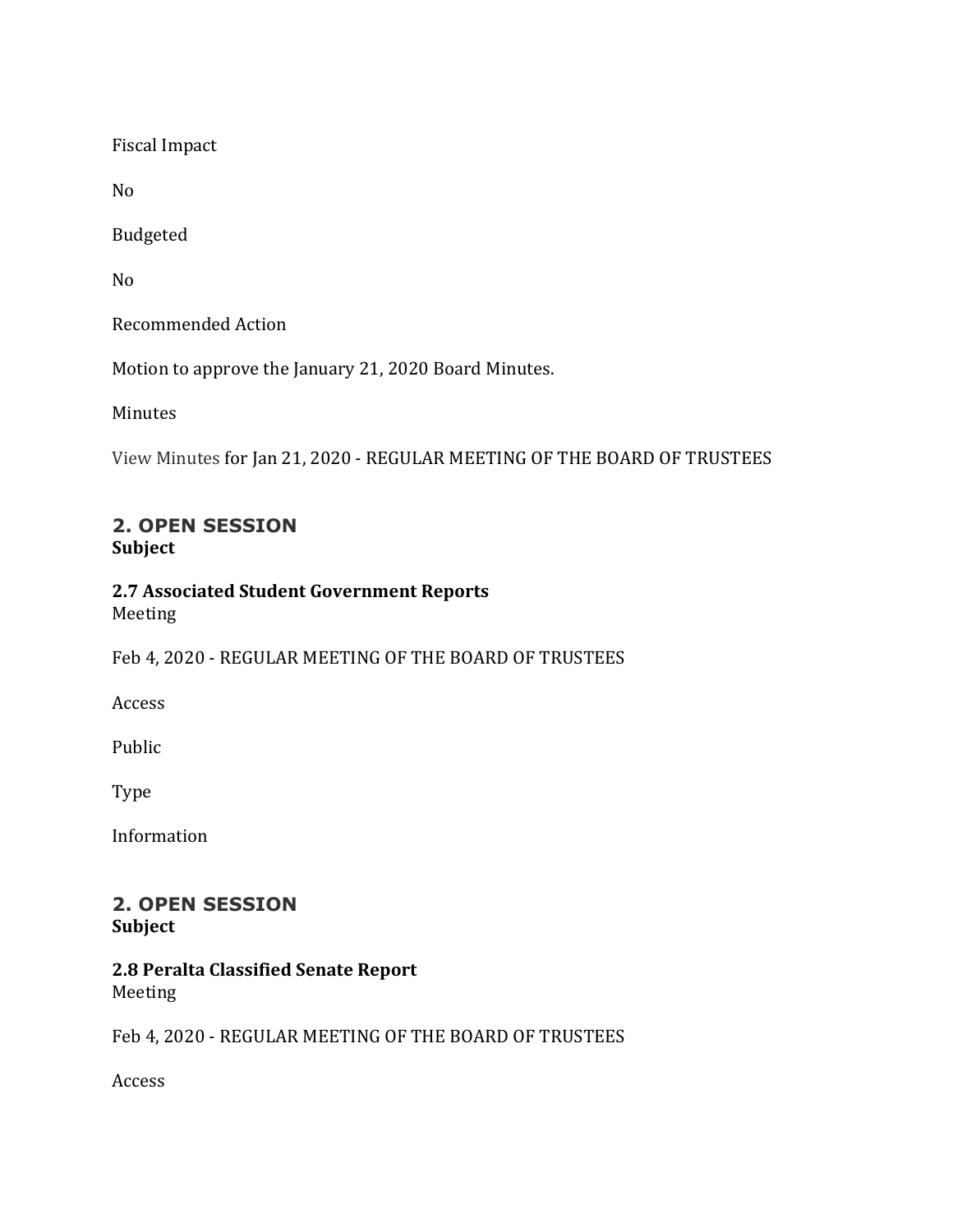Public

Type

Information

# **2. OPEN SESSION Subject**

#### **2.9 District Academic Senate Report** Meeting

Feb 4, 2020 - REGULAR MEETING OF THE BOARD OF TRUSTEES

Access

Public

Type

Information **2. OPEN SESSION Subject**

#### **2.10 Public Communication** Meeting

# Feb 4, 2020 - REGULAR MEETING OF THE BOARD OF TRUSTEES

Access

Public

Type

# Information

At this time, the Board of Trustees will listen to communication from the public on matters that are not on the agenda and are within the Board's jurisdiction. Under provisions of the Brown Act, the Board and District staff are prohibited from discussing or taking action on oral requests that are not part of the agenda, but may respond briefly. A maximum of 15 minutes (up to 3 minutes per individual) will be provided for speakers under this agenda section, at the Board President's discretion. A speaker's card must be completed to request to address the Board. Requests to speak which cannot be honored within the time limit will be scheduled for subsequent meetings in the order received. Persons addressing items included on the agenda will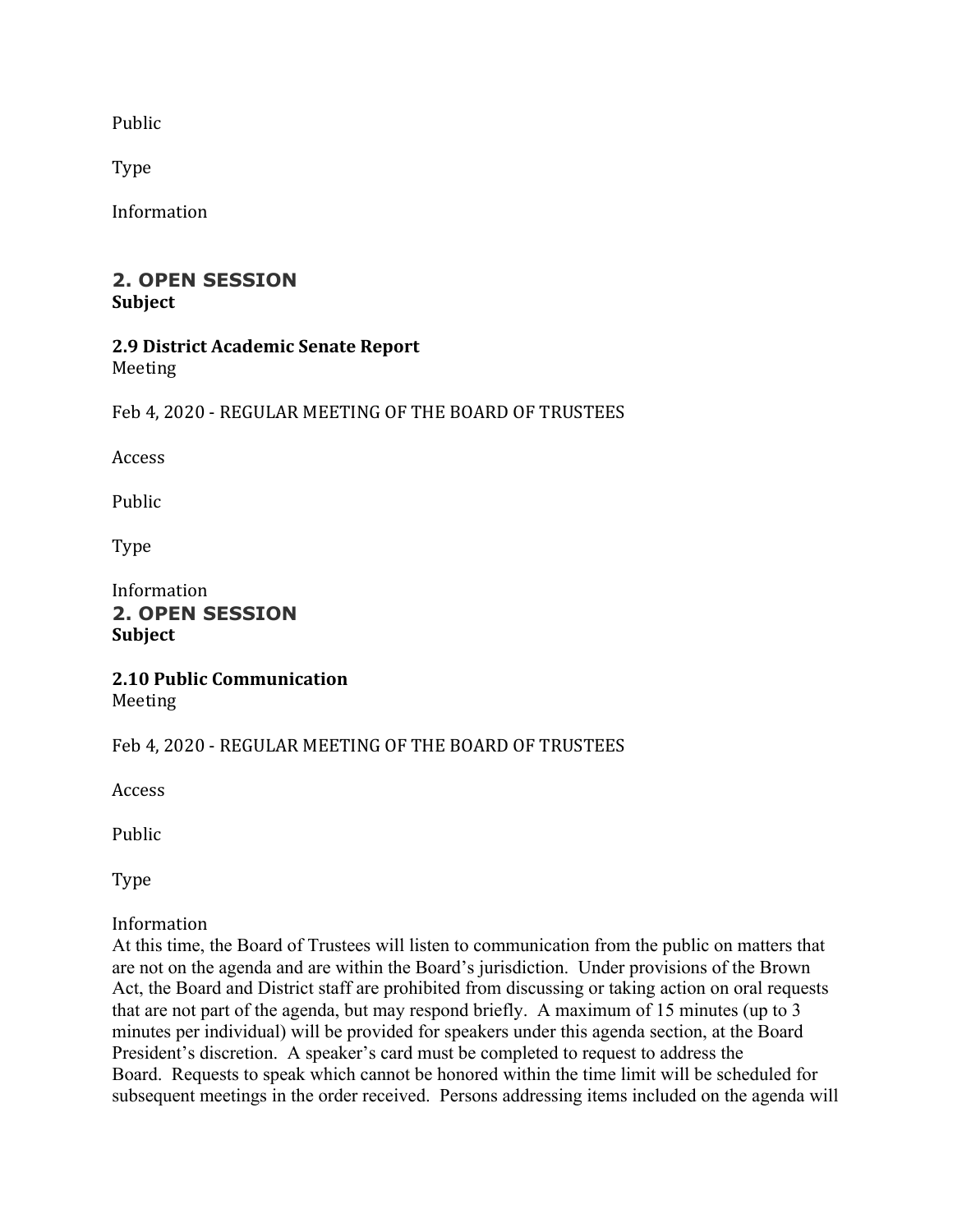be heard at the time the item is considered, and comments on tangential issues not directly related to the item may be ruled out of order. Cards must be received prior to the Board's consideration of the item and are honored in the order the cards are received. A speaker may yield time to another speaker up to a limit of 6 additional minutes, with no more than 5 speakers on the issue, where both have completed a speaker's card, and the yielder must identify him/herself to the Board. Speakers are asked to submit any materials to the Board Clerk and shall not approach the dais during meetings. (Please line-up when your name is called.) Further direction is provided in Board Policy and Administrative Procedure 2345 Public Participation at Board Meetings.

# **http://web.peralta.edu/trustees/board-policies/ 2. OPEN SESSION Subject**

**2.11 Chancellor's Reports** Meeting

Feb 4, 2020 - REGULAR MEETING OF THE BOARD OF TRUSTEES

Access

Public

Type

Information

- ACCJC Update
- College Updates

# **3. CONSENT CALENDAR - BOARD MATTERS Subject**

# **3.1 Consider Approval of Out of State Travel pursuant to Board Policy 7400. Presenter: Chancellor Stanback Stroud** Meeting

Feb 4, 2020 - REGULAR MEETING OF THE BOARD OF TRUSTEES

Access

Public

Type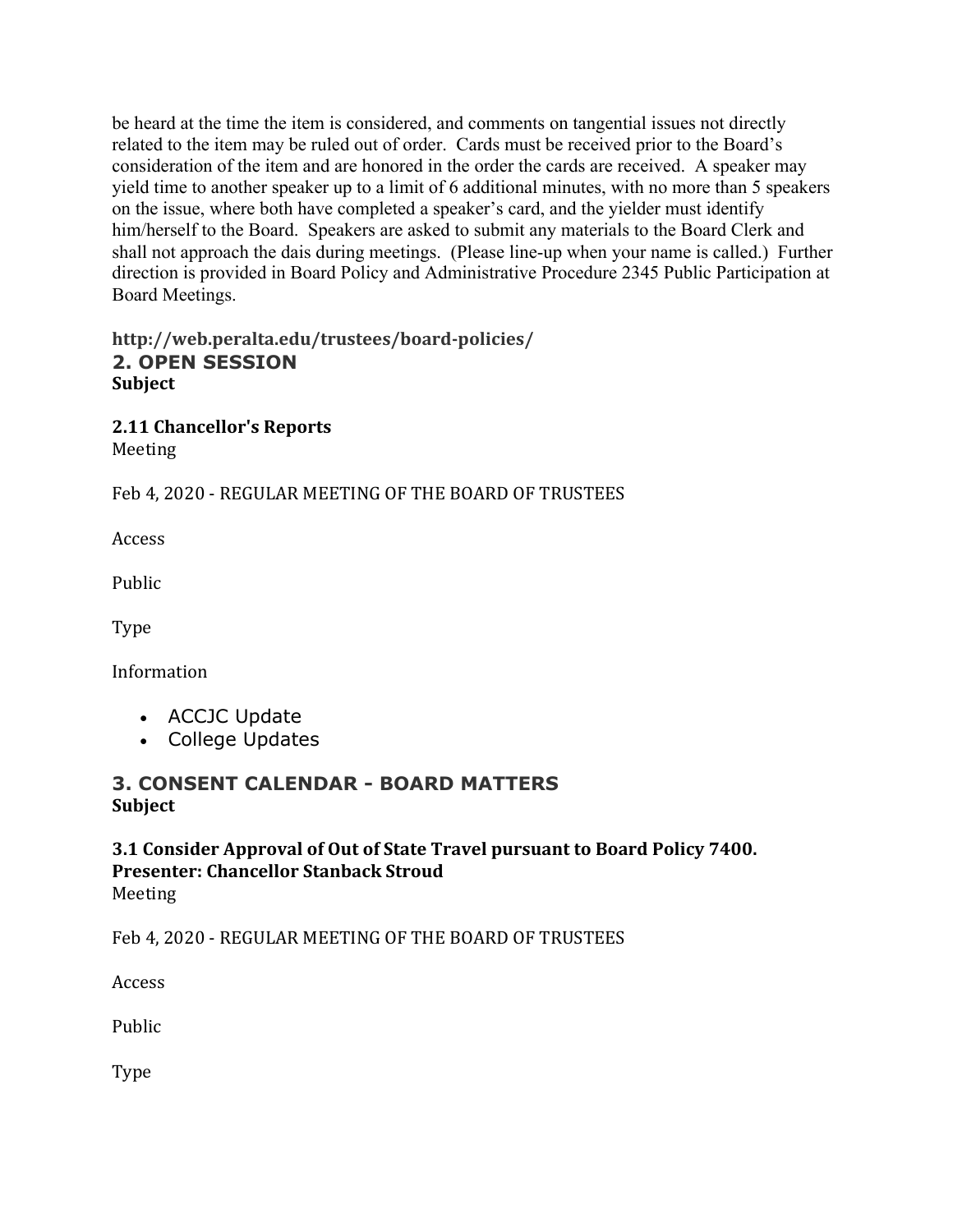Action (Consent)

Preferred Date

Feb 04, 2020

**Absolute Date** 

Feb 04, 2020

Fiscal Impact

Yes

Budgeted

Yes

Recommended Action

Approve Out of State Travel pursuant to Board Policy 7400. **Background/Analysis:**

| <b>Name</b>      | <b>Travel Location</b>                                             | <b>Dates</b>                |
|------------------|--------------------------------------------------------------------|-----------------------------|
| Meredith Brown   | ACCT 2020 National Legislative Summit                              | February 6, 2020 - February |
| Mang-Ling Cho    | Guangzhou, Shanghai, Beijing<br>China Recruitment Tour Spring 2020 | March 2, 2020 - March 15,   |
| Silvia Cortez    | <b>HEUG Alliance Conference 2020</b>                               | March 29, 2020 - April 1, 2 |
| Linda Handy      | <b>ACCT 2020 National Legislative Summit</b>                       |                             |
| David Johnson    | <b>WRCBAAA Spring Board Meeting</b>                                | January 29, 2020 - January  |
| Dominique Taylor | <b>HEUG Alliance Conference 2020</b>                               | March 29, 2020 - April 1, 2 |

# **Anticipated Completion Date:**

 $N/A$ 

# **Evaluation and Recommended Action:**

The Chancellor recommends approval. File Attachments Out of State Travel approval- 2-4-20.pdf (835 KB) All matters listed under the Consent Calendar are considered by the Board of Trustees to be *routine* or sufficiently supported by back-up information as to not require additional discussion. Consent Calendar items will be enacted by one motion. There will be no separate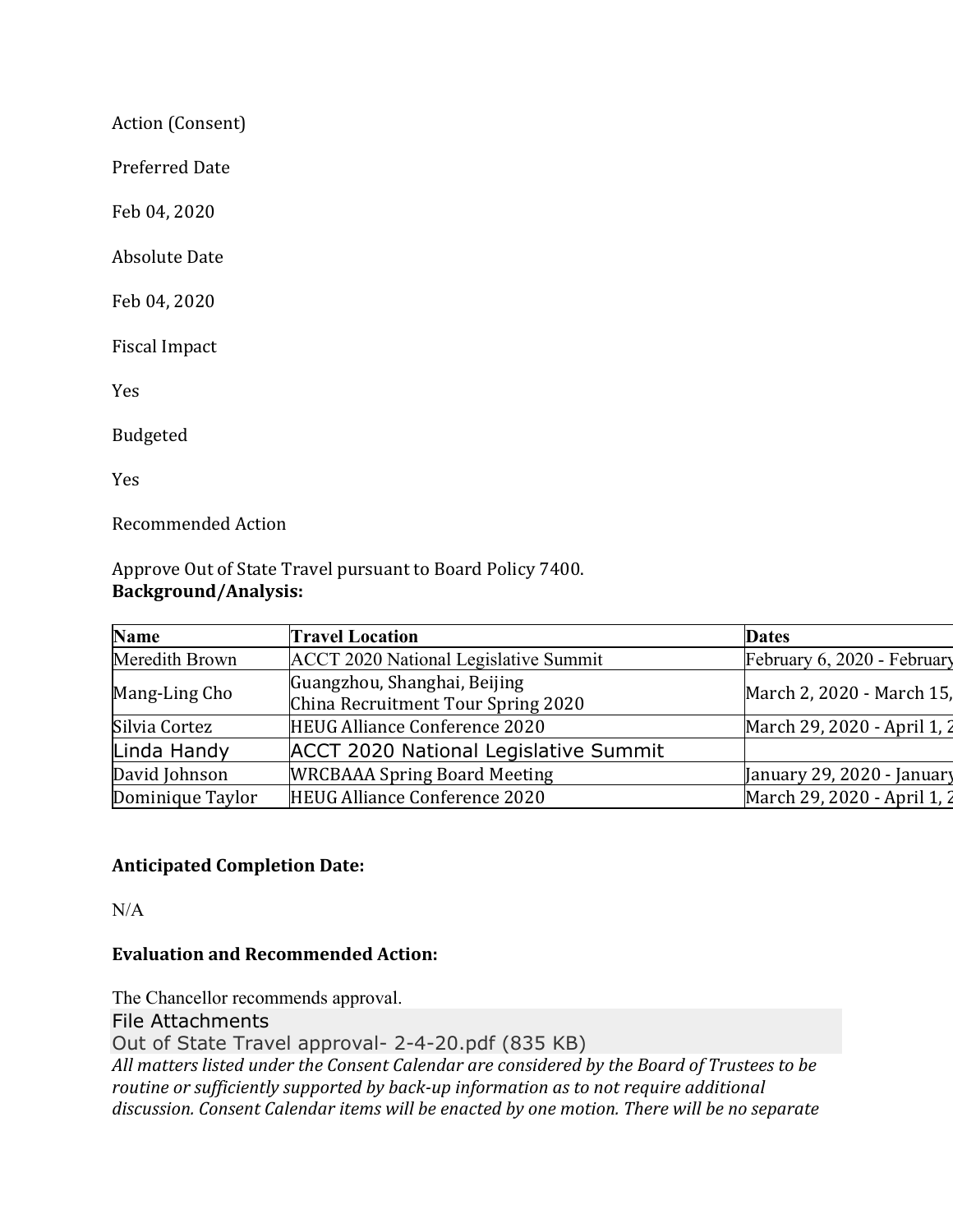discussion on these items prior to the time the Board votes on them, unless a Board member requests that a specific item be removed from the Consent Calendar for action and a separate vote. Public comment on Consent Calendar items from anyone completing a card will be heard prior to the Board's vote on the Consent Calendar. All Board approved contracts are subject to *final negotiation and execution by the Chancellor.*

# **3. CONSENT CALENDAR - BOARD MATTERS Subject**

#### **3.2 Consider Ratification of Out of State Travel pursuant to Board Policy 7400. Presenter: Chancellor Stanback Stroud**

Meeting

Feb 4, 2020 - REGULAR MEETING OF THE BOARD OF TRUSTEES

Access

Public

Type

Action (Consent)

Preferred Date

Feb 04, 2020

Absolute Date

Feb 04, 2020

Fiscal Impact

Yes

Budgeted

Yes

Recommended Action

Motion to Ratify Out of State Travel pursuant to Board Policy 7400 for the following:

| <b>Name</b> | 'ravel Location                                                                        | Jates           |
|-------------|----------------------------------------------------------------------------------------|-----------------|
|             | Elena Givental Flagstaff, AZ - Association of Pacific Coast Geographers Annual Meeting | 2019<br>October |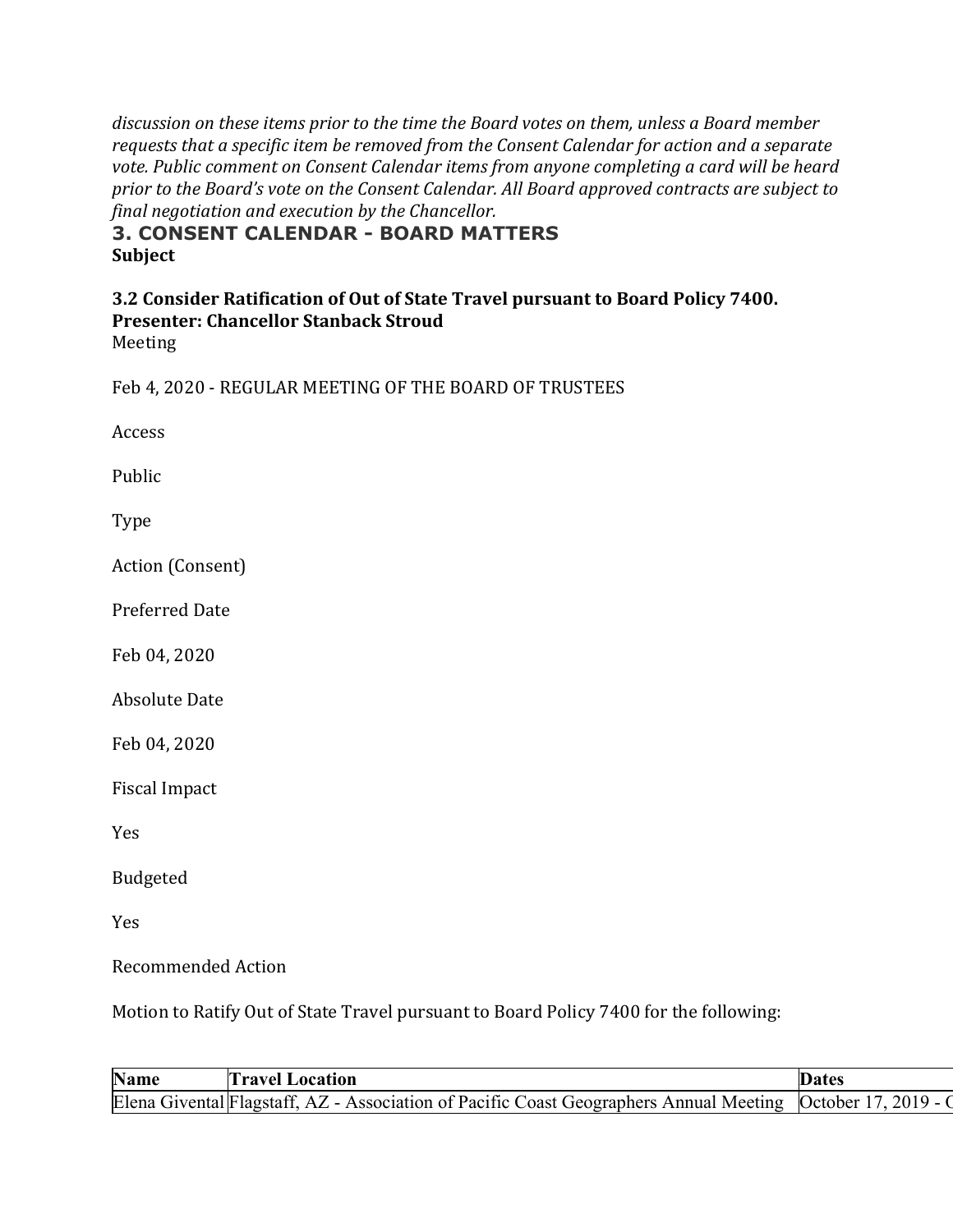# **Deliverables and Scope of Work:**

N/A

# **Anticipated Completion Date:**

N/A

# File Attachments

Out of State Travel ratification - 2-4-20.pdf (271 KB)

All matters listed under the Consent Calendar are considered by the Board of Trustees to be *routine* or sufficiently supported by back-up information as to not require additional discussion. Consent Calendar items will be enacted by one motion. There will be no separate discussion on these items prior to the time the Board votes on them, unless a Board member requests that a specific item be removed from the Consent Calendar for action and a separate vote. Public comment on Consent Calendar items from anyone completing a card will be heard prior to the Board's vote on the Consent Calendar. All Board approved contracts are subject to *final negotiation and execution by the Chancellor.*

# **4. CONSENT CALENDAR - ACADEMIC AFFAIRS Subject**

# **4.1 Consider Approval of Course and Program Additions, Deactivations and Changes Presenter: Vice Chancellor Brown** Meeting

Feb 4, 2020 - REGULAR MEETING OF THE BOARD OF TRUSTEES

Access

Public

Type

Action (Consent), Information

Preferred Date

Feb 04, 2020

Absolute Date

Feb 04, 2020

Fiscal Impact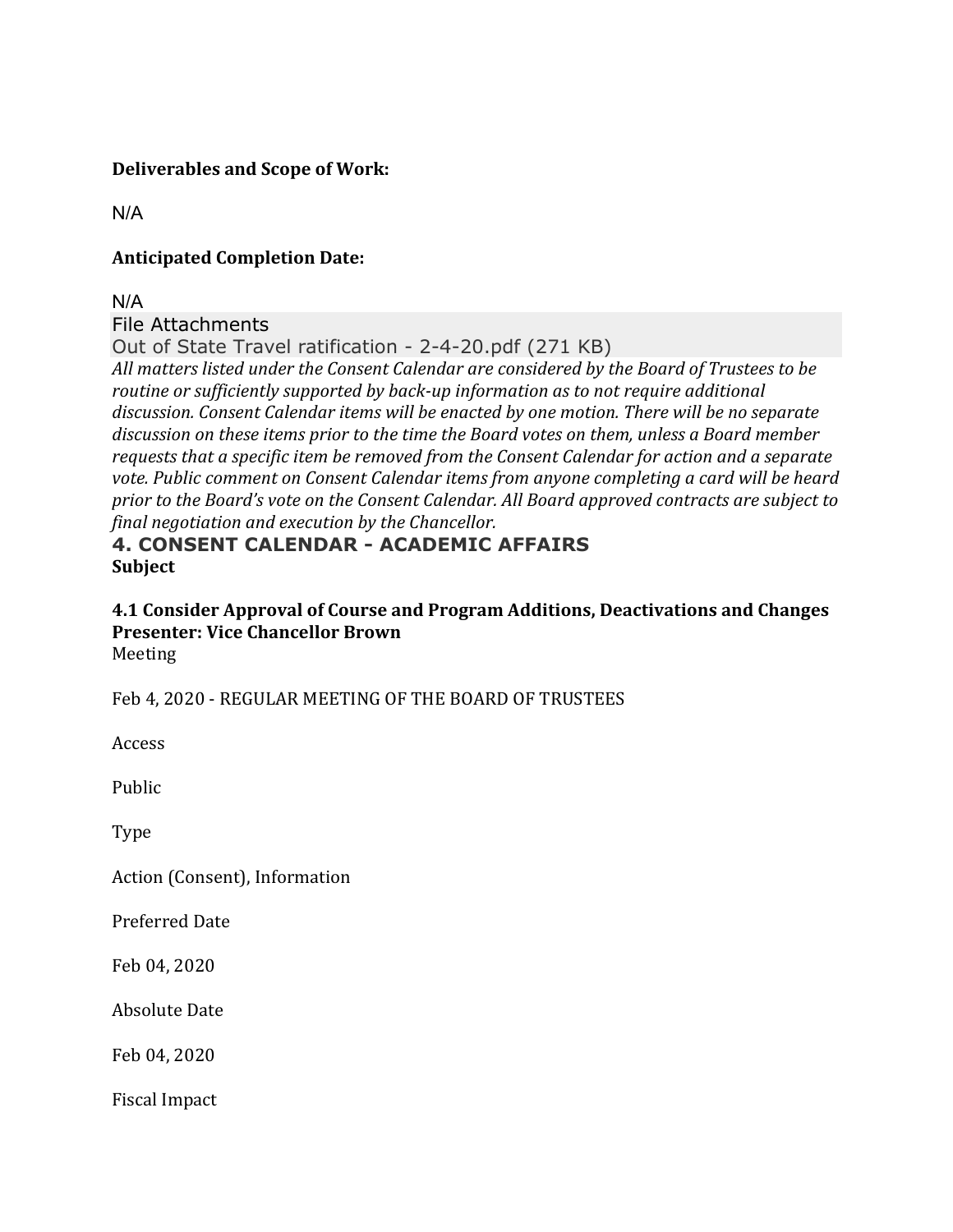No

Budgeted

No

**Budget Source** 

N/A

Recommended Action

Approve Course and Program Additions, Deactivations and Changes that were approved at Dec 2, 2019 CIPD meeting. **Background/Analysis: :**

The attached PDF entitled "Dec 2019 CIPD Report" and "Dec 2019 Program Proposals" contain course and program additions, changes and deactivations as approved by the colleges' curriculum committees and The Council for Instruction, Planning and Development (CIPD).

# **Deliverables and Scope of Work:**

# **Anticipated Completion Date:**

# **Evaluation and Recommended Action:**

The Chancellor recommends approval. File Attachments Dec 2019 CIPD Report.pdf (603 KB) Dec19 Program Proposals.pdf (311 KB) All matters listed under the Consent Calendar are considered by the Board of Trustees to be *routine* or sufficiently supported by back-up information as to not require additional discussion. Consent Calendar *items* will be enacted by one motion. There will be no separate discussion on these items prior to the time the Board votes on them, unless a Board member requests that a specific item be removed from the Consent Calendar for action and a separate vote. Public comment on Consent Calendar items from anyone completing a card will be heard prior to the Board's vote on the Consent Calendar. All Board approved contracts are subject to *final negotiation and execution by the Chancellor.*

**4. CONSENT CALENDAR - ACADEMIC AFFAIRS Subject**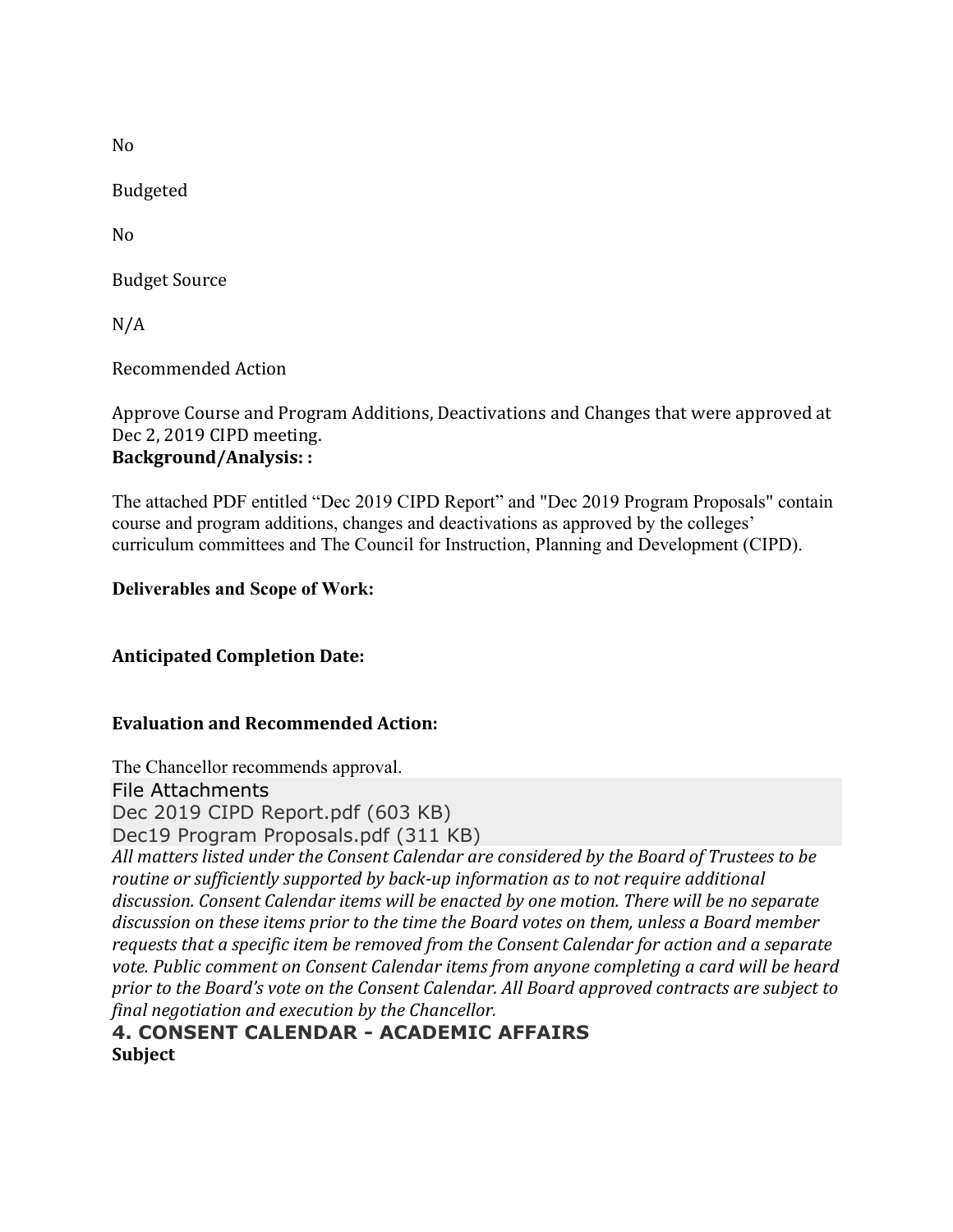# **4.2 Consider Approval of addendum #2 to the Independent Contractor Agreement (ICC #15580)** for Idea Builder Labs (Danny Beesley) in the Amount not to Exceed **\$23,000 for expansion of scope. Presenter: President Karas** Meeting

Feb 4, 2020 - REGULAR MEETING OF THE BOARD OF TRUSTEES

Access

Public

Type

Action (Consent)

Preferred Date

Feb 04, 2020

Absolute Date

Feb 04, 2020

Fiscal Impact

Yes

Dollar Amount

\$23,000.00

Budgeted

Yes

**Budget Source** 

Alameda County Office of Education STEAM Grant

Recommended Action

Approve addendum #2 to the Independent Contractor Agreement (ICC #15580) for Idea Builder Labs (Danny Beesley) in the Amount not to Exceed \$23,000 for expansion of scope. Presenter: President Karas

**TO: Board of Trustees**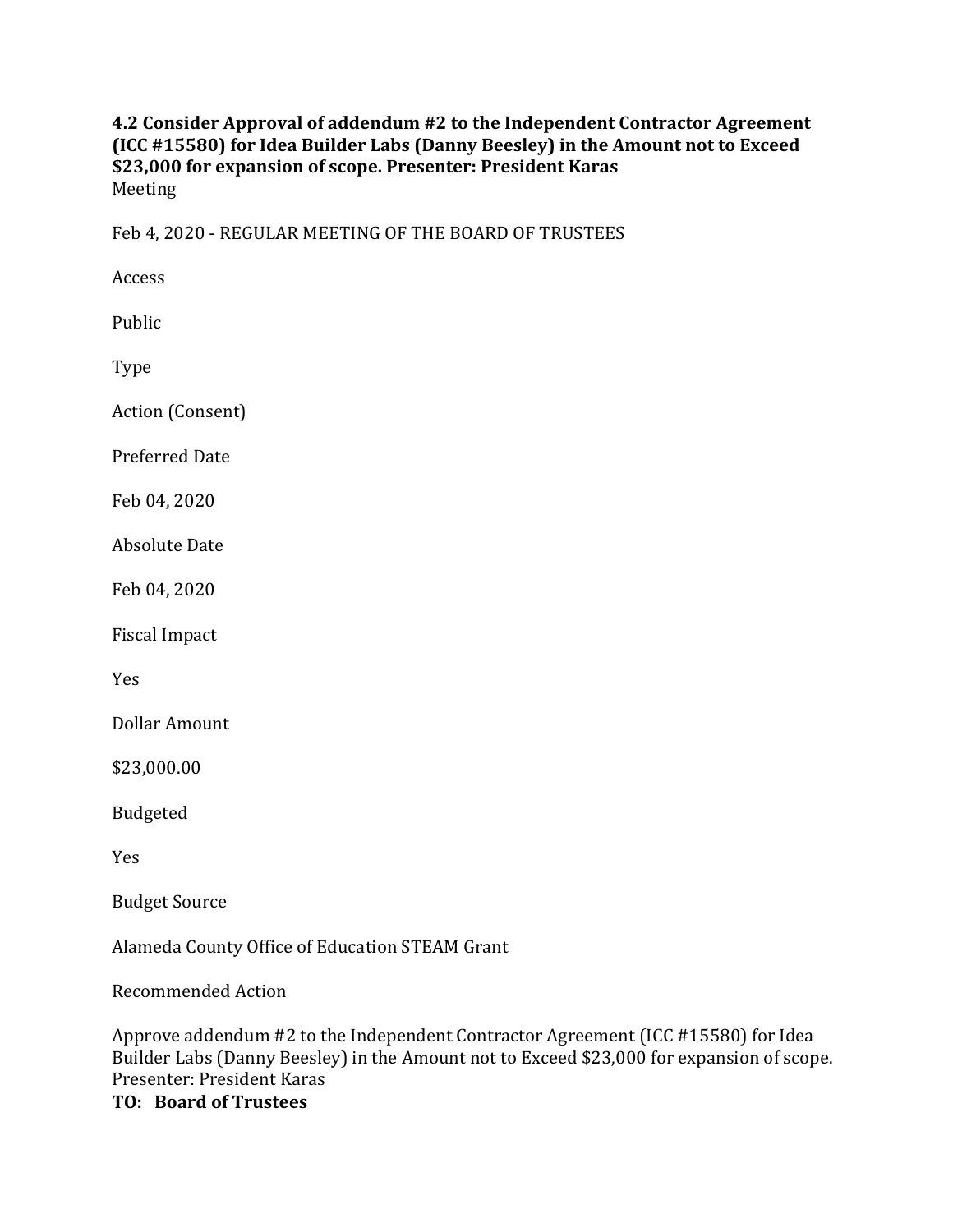#### **FROM: President Karas**

# **PREPARED BY: President Karas**

#### **BACKGROUND/ANALYSIS:**

Addendum #2 is for Idea Builder Labs to support College of Alameda to deliver grant deliverables as part of our commitment in the Alameda County Office of Education K-14 STEAM grant. This grant ends June 30, 2020. CoA received funding to support the grant in January 2020 with an expenditure deadline of June 2020. A firm steeped in this the work of FabLab development and scaling will ensure project success.

College of Alameda is participating in the Alameda County Office of Education K12 Strong Workforce grant called STEAM Ahead. The CoA FabLab is serving as a hub to support the professional development of K12 educators and the implementation of FabLabs on the sites of partnering schools. The Project Liaison will coordinate with FabLab staff and administration to facilitate successful experiences for K12 educators and their students.

| <b>ICC 15580</b> | Scope of Work Dates Amount  |          | Date Board Approved |
|------------------|-----------------------------|----------|---------------------|
| Original         | July-December 2019 \$21,600 |          | June 2019           |
| Addendum #1      | January-June 2020           | \$14,220 | November 25, 2019   |
| Addendum #2      |                             | \$23,000 |                     |
|                  | Fotal:                      | \$58,820 |                     |

#### **DELIVERABLES/SCOPE OF WORK:**

Duties include but are not limited to:

- Serve as a liaison between all grant partners and the College of Alameda and FabLab
- Plan and execute Professional Development activities for K12 educators
- Plan and execute student engagement activities for partner schools
- Manage communication and scheduling between partners in relation to the FabLab
- Document the work and write grant reports as needed

#### **ANTICIPATED COMPLETION DATE: June 30, 2020**

# **EVALUATION AND RECOMMENDED ACTION:**

The College of Alameda President's Office has evaluated the deliverables to date for Idea Builder Labs (Danny Beesley) and found them to be satisfactory.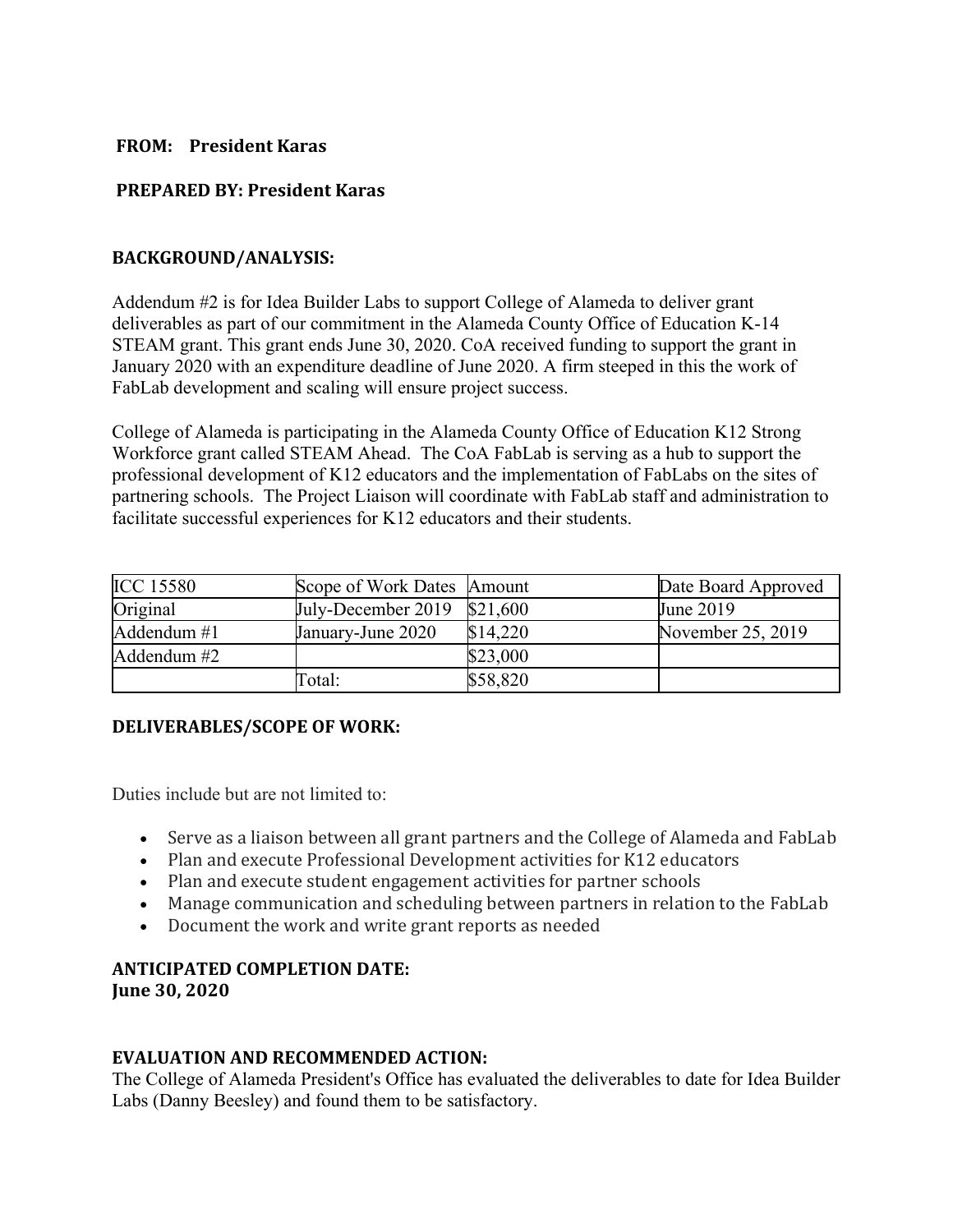The Chancellor recommends approval.

# File Attachments

ACOE\_STEAM\_Ahead\_FabLab\_Project\_Liason\_SOW.docx (7 KB) FY 19-20 IBL Capability Statement (2).pdf (116 KB) FY\_19-20\_IBL\_CV\_2018 (1).pdf (21 KB) Idea Builder Labs ICC 15580 BOT 6-11-2019.pdf (1,391 KB) 2019 1212 COA Ltr of Comtmt for Phase II STEAM Ahead with ACOE (002).pdf (203 KB) ACOESTEAMCoAGrant.pdf (1,608 KB)

All matters listed under the Consent Calendar are considered by the Board of Trustees to be *routine* or sufficiently supported by back-up information as to not require additional discussion. Consent Calendar *items* will be enacted by one motion. There will be no separate discussion on these items prior to the time the Board votes on them, unless a Board member requests that a specific item be removed from the Consent Calendar for action and a separate vote. Public comment on Consent Calendar items from anyone completing a card will be heard *prior* to the Board's vote on the Consent Calendar. All Board approved contracts are subject to *final negotiation and execution by the Chancellor.*

# **4. CONSENT CALENDAR - ACADEMIC AFFAIRS Subject**

**4.3 Consider Approval of License Agreement Between Laney College and Northern**  California Swap Meets, Inc. to Authorize Facility Lease Usage of the Laney College Parking Lot. Presenter: President Gilkerson Meeting

Feb 4, 2020 - REGULAR MEETING OF THE BOARD OF TRUSTEES

Access

Public

Type

Action (Consent)

Preferred Date

Feb 04, 2020

Absolute Date

Feb 25, 2020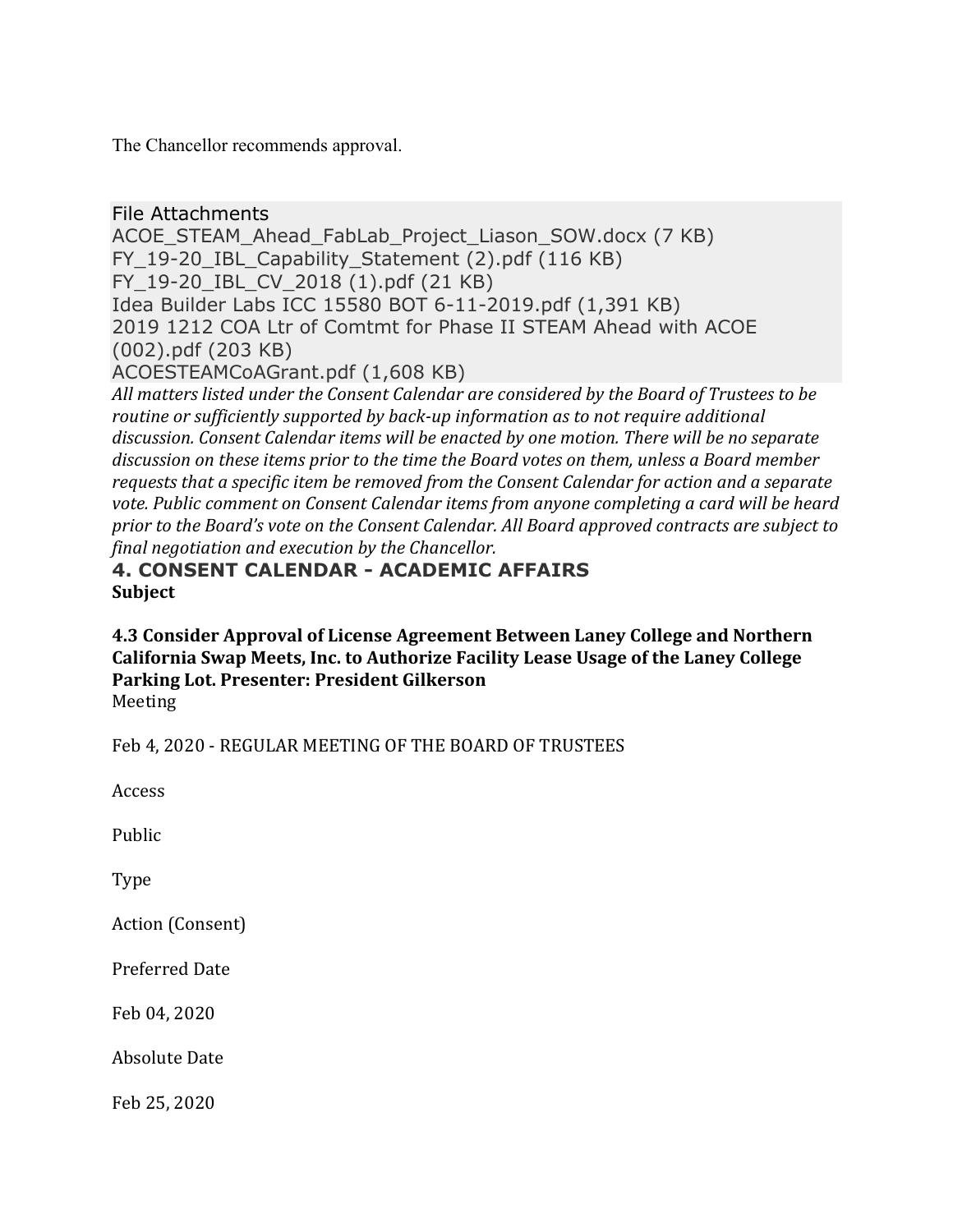Fiscal Impact

No

Budgeted

Yes

**Budget Source** 

Facility Rental

Recommended Action

Approve the license agreement between Laney College and Northern California Swap Meets, Inc. to authorize facility lease usage of the Laney College parking lot. **BACKGROUND/ANALYSIS:**

Laney College has had a long-standing facilities lease agreement with the Licensee, "Northern California Swap Meets, Inc.", whereby the College leases the main parking lot (Lot A) to the Licensee for use on Sundays to operate a swap meet. This agreement is a continuation of that partnership. The Licensee pays a daily use fee according to the chart below. Note: Rain-out days will not be billed for, and hence the amounts reflected below are general calculations based on no rain-out or non-use days.

|                 | Contract Daily/WeeklyMonthlyAnnually |          |                                                                                                                                                                                                                                                                                                                                                                                                                                                                                       |
|-----------------|--------------------------------------|----------|---------------------------------------------------------------------------------------------------------------------------------------------------------------------------------------------------------------------------------------------------------------------------------------------------------------------------------------------------------------------------------------------------------------------------------------------------------------------------------------|
| 2020-21 \$3,712 |                                      |          | \$14,848 \$178,176                                                                                                                                                                                                                                                                                                                                                                                                                                                                    |
| 2021-22 \$3,823 |                                      |          | \$15,292 \$183,504                                                                                                                                                                                                                                                                                                                                                                                                                                                                    |
| 2022-23 \$3,938 |                                      |          | \$15,752 \$189,024                                                                                                                                                                                                                                                                                                                                                                                                                                                                    |
| 2023-24 \$4,056 |                                      | \$16,224 | access roads and utilities serving the<br>Licensed Area and other business purposes. The<br>District shall have the right to reserve the<br>Licensed Area for its own use on four (4)<br>weekends each year upon delivery of thirty (30)<br>days prior notice to Licensee of the date of each<br>such-weekend.<br>responsibilities of both<br>Specific<br>the<br>District/College and the Licensee are detailed<br>in the attached License Agreement.<br>ANTICIPATED COMPLETION DATE: |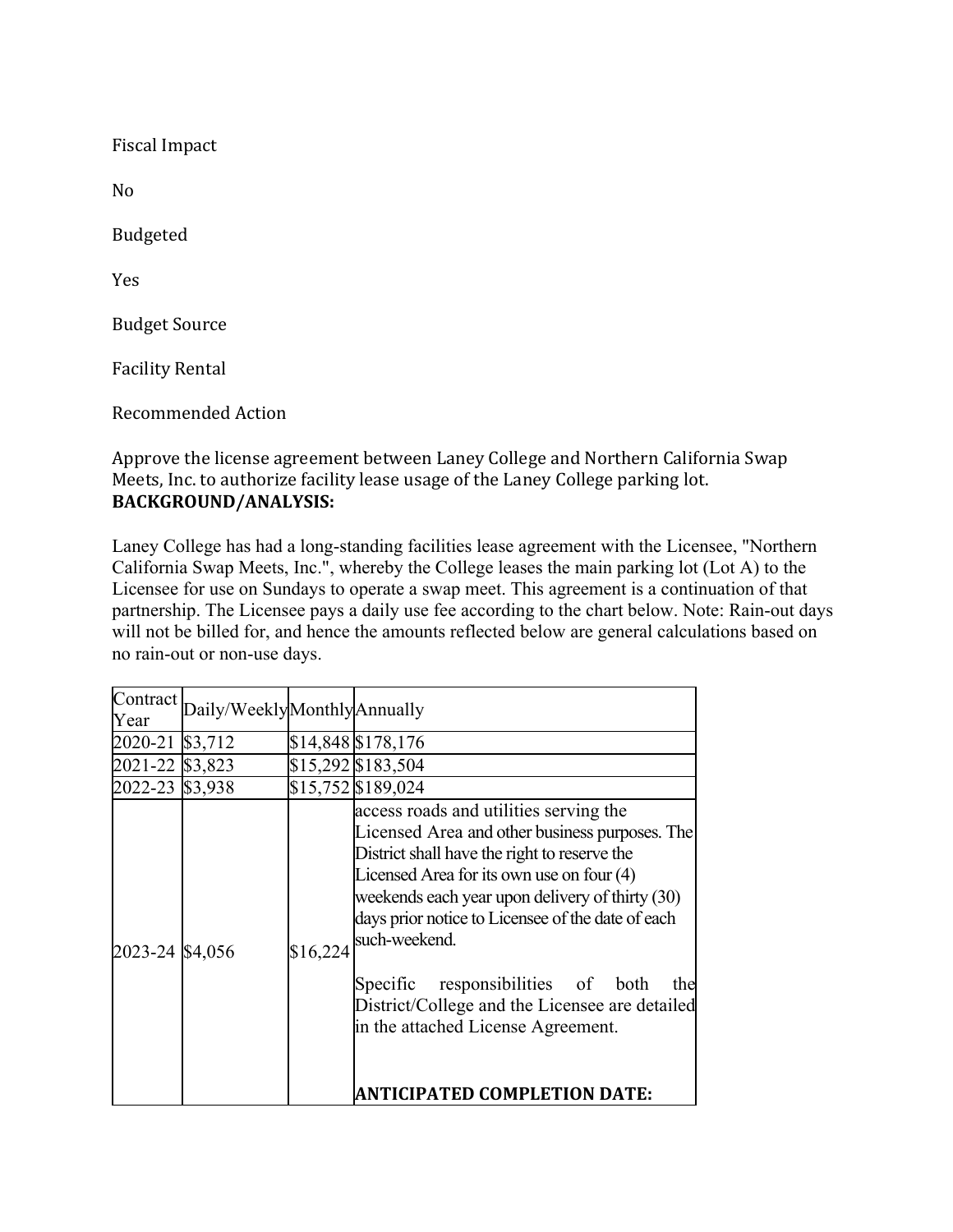| May 2025                                                                                                                                                                                                                         |
|----------------------------------------------------------------------------------------------------------------------------------------------------------------------------------------------------------------------------------|
| <b>EVALUATION AND RECOMMENDED</b><br><b>ACTION:</b><br>Approve the license agreement between<br>Laney College and Northern California Swap<br>Meets, Inc. to authorize facility lease usage<br>of the Laney College parking lot. |

# File Attachments

Licensee Agreement with Laney College - 2020-2025\_120419 (PCCD) ECB rdln 20191210\_TG comments (ECB 20191223)-as of 12.23.19.pdf (325 KB) All matters listed under the Consent Calendar are considered by the Board of Trustees to be *routine* or sufficiently supported by back-up information as to not require additional discussion. Consent Calendar items will be enacted by one motion. There will be no separate discussion on these *items prior to the time the Board votes on them, unless a Board member requests that a specific item be removed from the Consent Calendar for action and a separate* vote. Public comment on Consent Calendar items from anyone completing a card will be heard prior to the Board's vote on the Consent Calendar. All Board approved contracts are subject to *final negotiation and execution by the Chancellor.*

# **4. CONSENT CALENDAR - ACADEMIC AFFAIRS Subject**

# **4.4 Consider Approval of Facilities License Agreement: COVAH. Presenter: Acting President Johnson**

Meeting

Feb 4, 2020 - REGULAR MEETING OF THE BOARD OF TRUSTEES

Access

Public

Type

Action

Preferred Date

Feb 04, 2020

**Absolute Date**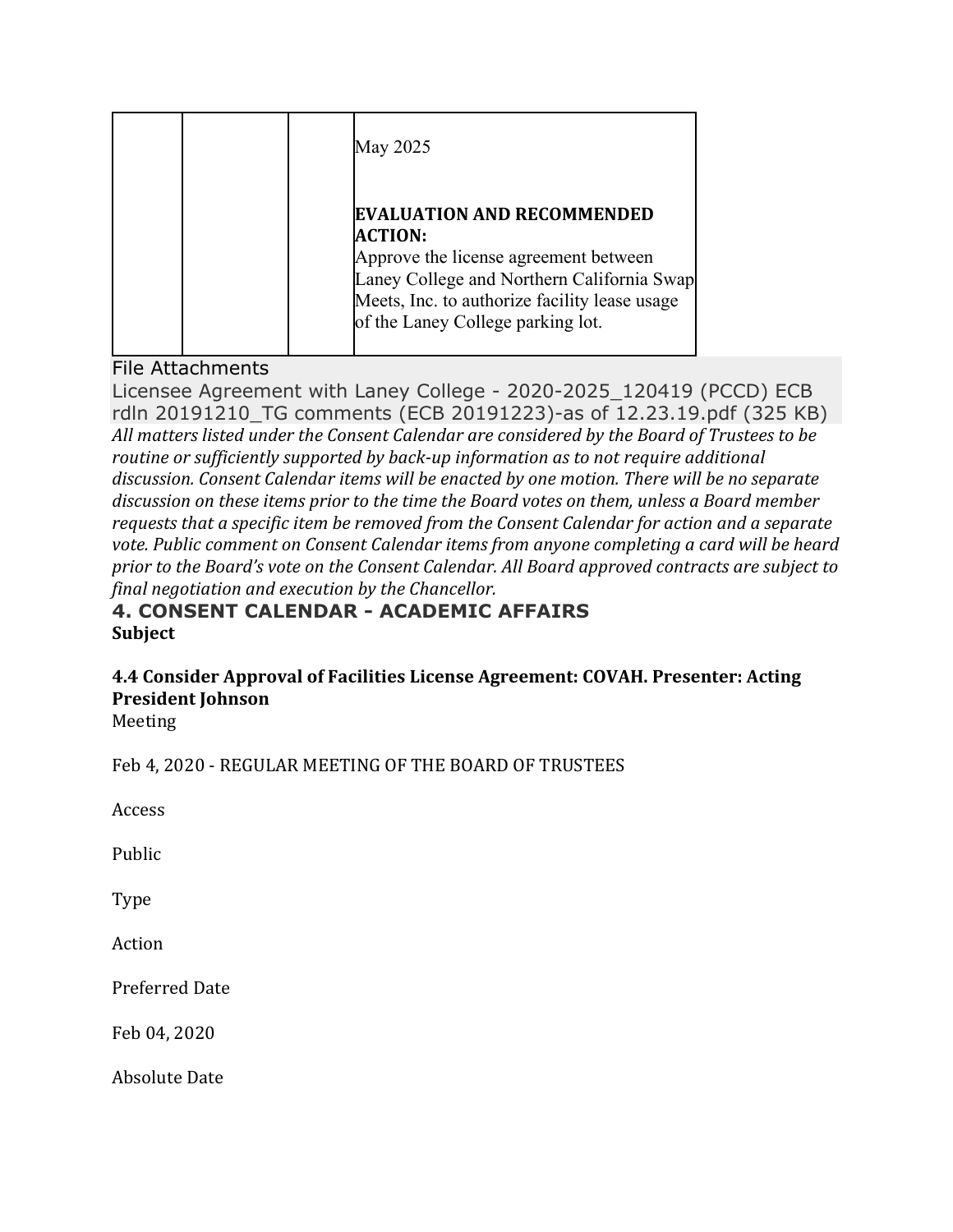Feb 04, 2020

Fiscal Impact

No

Dollar Amount

\$120,000.00

Budgeted

No

**Budget Source** 

Fund 10

Recommended Action

Please consider approval of the Facilities License Agreement between Conservatory of Vocal/Instrumental Arts High School (COVAH) and PCCD. **TO: Board of Trustees**

# **FROM: Dr. David M. Johnson, Acting President, Merritt College**

# **PREPARED BY: Berenise Herrera, Merritt College Office of the President Executive Assistant**

# **BACKGROUND/ANALYSIS:**

Conservatory of Vocal/Instrumental Arts High (COVAH) School has been a Charter School at Merritt College since 2015. COVAH would like to continue to have a community partner relationship for the next five (5) years unless terminated earlier by mutual agreement.

# **DELIVERABLES/SCOPE OF WORK:**

Provide serval classroom spaces in the Merritt College D Building while having students participate in Dual Enrollment Program.

# **ANTICIPATED COMPLETION DATE:**

2022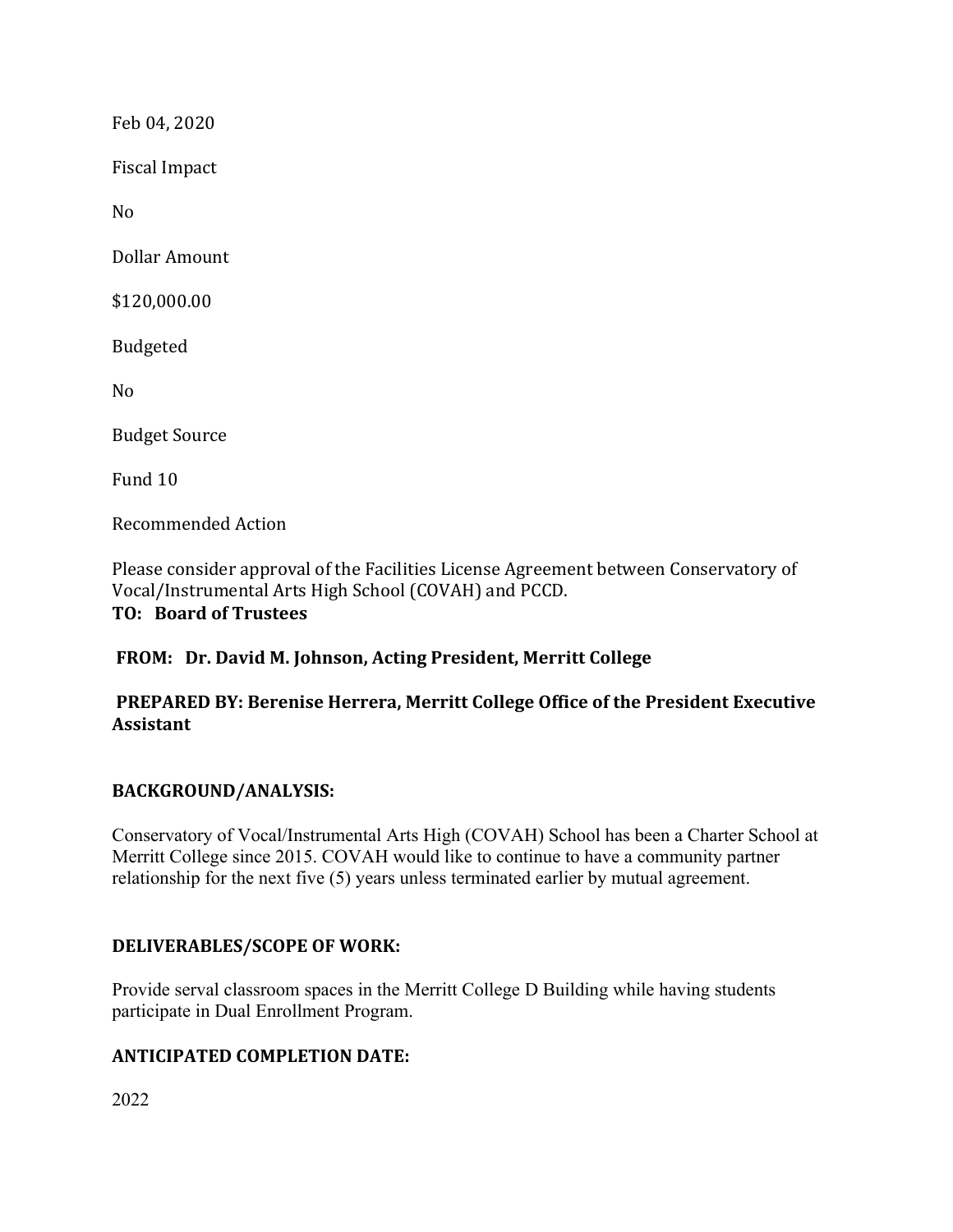# **EVALUATION AND RECOMMENDED ACTION:**

Please consider approval of the Facilities License Agreement between Conservatory of Vocal/Instrumental Arts High School (COVAH) and PCCD.

The Chancellor recommends approval. File Attachments Covah High School Agreement (Merritt) 12.3.19.pdf (1,877 KB) **5. PRESENTATION & ACTION ITEM Subject**

**5.1 Presentation of Program Manager Services. Presenter: AECOM Team** Meeting

Feb 4, 2020 - REGULAR MEETING OF THE BOARD OF TRUSTEES

Access

Public

Type

Information

# **BACKGROUND/ANALYSIS:**

AECOM was selected as the District's Bond Program Manager. This presentation is inteneded to introduce the team and will cover the scope of their work. Upon completion of the presentation, the Board will be asked to consider approving Agenda Item 5.2.

# **5. PRESENTATION & ACTION ITEM Subject**

**5.2 Consider Approval of the Program Manager contract for AECOM Technical Services, Inc., for the management of the Measure A and G capital improvement bonds.**

Meeting

Feb 4, 2020 - REGULAR MEETING OF THE BOARD OF TRUSTEES

Access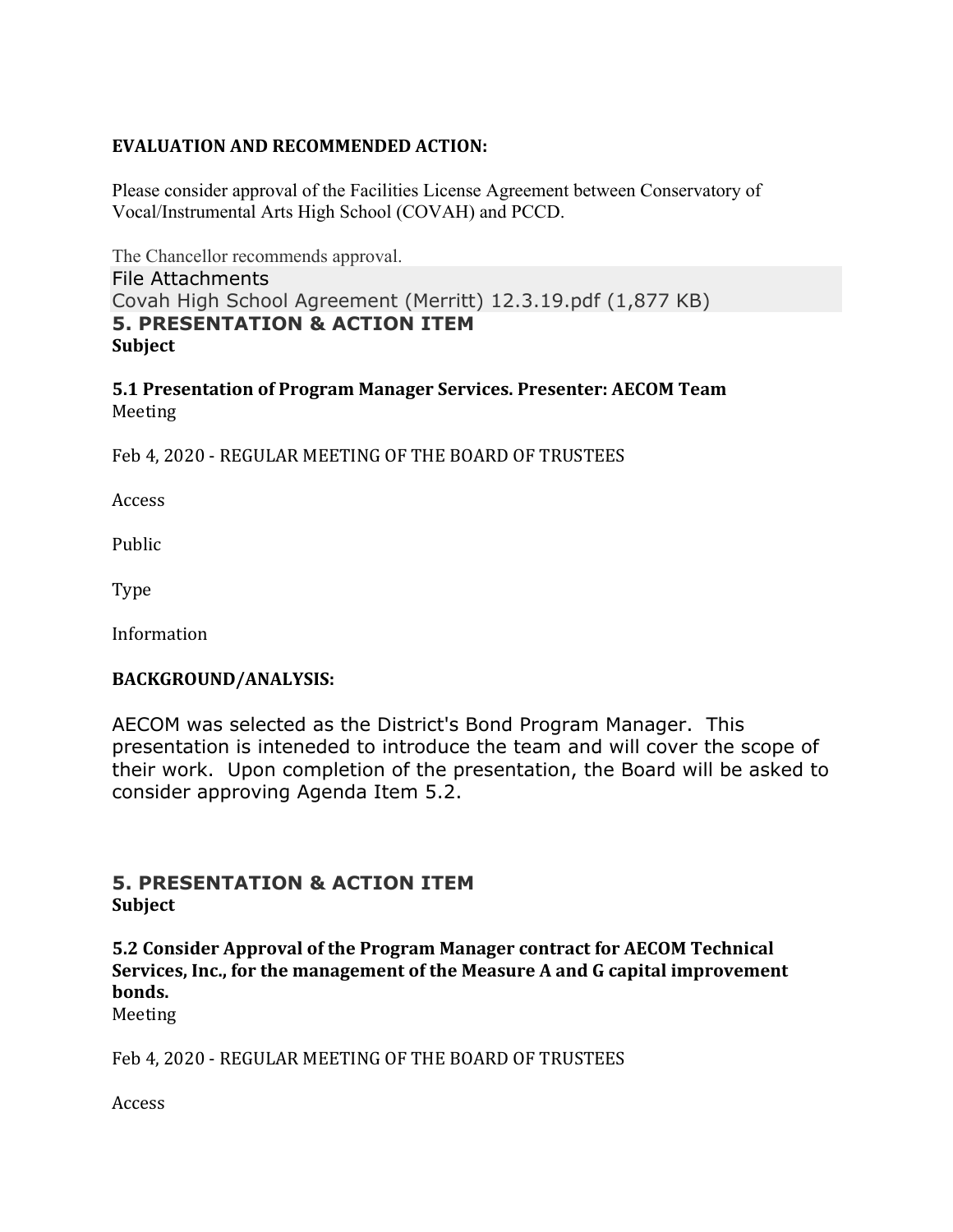Public

Type

Action

Preferred Date

Feb 04, 2020

Absolute Date

Feb 04, 2020

Fiscal Impact

Yes

Dollar Amount

\$17,030,556.00

Budgeted

Yes

**Budget Source** 

Bond Funds

Recommended Action

Approve the Program Manager contract for AECOM Technical Services, Inc., in the amount of \$17,030,556, for the full program management services for the completion of Measure A and the anticipated duration of Measure G. **TO:** Peralta Board of Trustees

**FROM:** Department of General Services

**PREPARED BY:** Vice Chancellor Sata

# **BACKGROUND/ANALYSIS: (Please discuss this item. If a Vendor is Involved, please include the company name as well as the individual.)**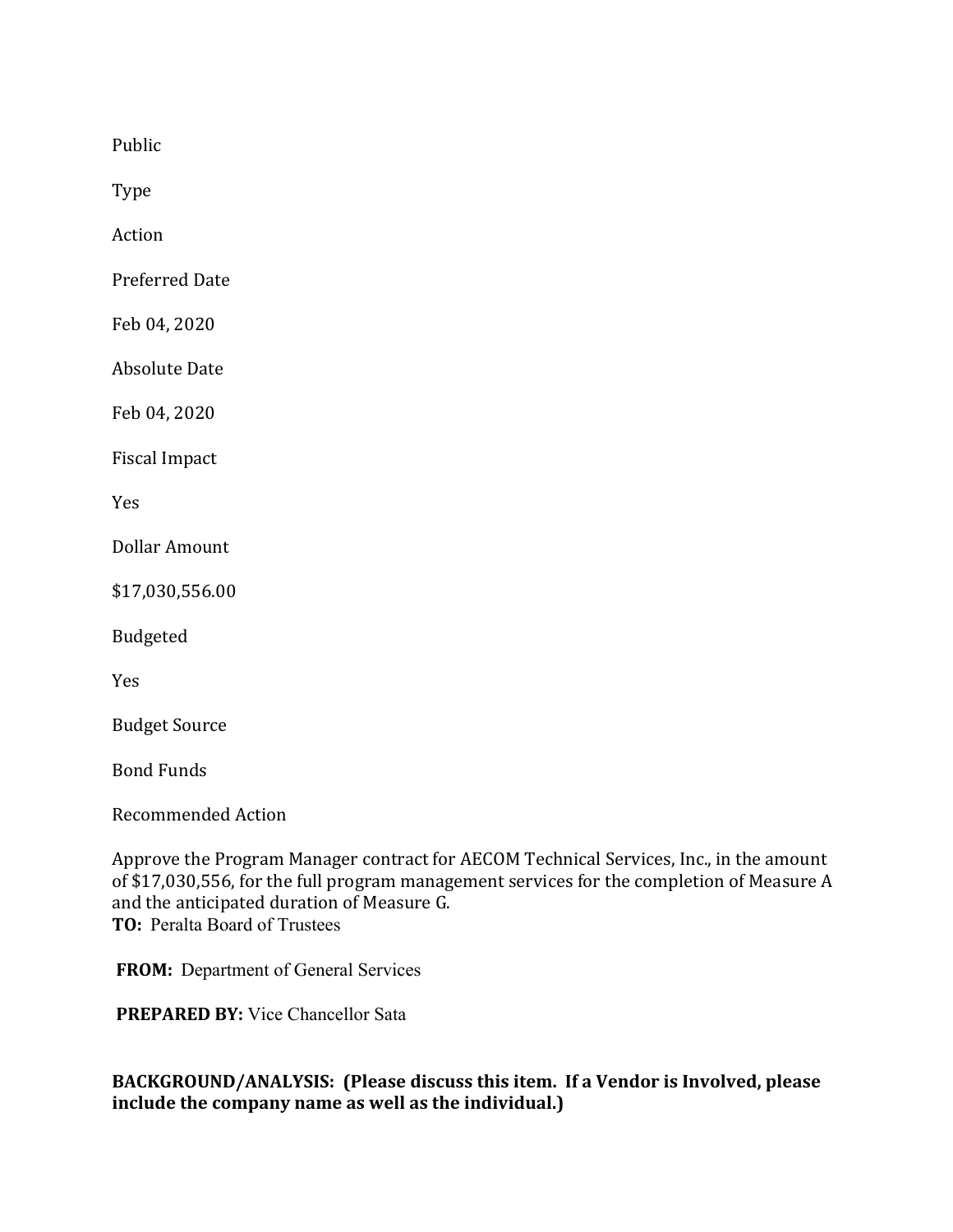A selection committee consisting of faculty, classified staff and administrators from across the District reviewed seven (7) statement of proposals. Statements of Proposal were received from the following firms, listed in alphabetical order:

- AECOM
- Cordoba
- Cumming
- Jacobs
- Kitchell
- MAAS Companies/CCM Inc.
- Swinerton Management and Consulting

The selection committee reviewed the Statements of Proposal, discussed them as a group, and selected the three (3) most qualified vendors for interview. Each of the finalists then participated in a one-hour interview, and were joined by two neutral third-party experts to answer technical questions. One expert is a current Vice Chancellor of Facilities in a well-regarded District, and the other is an energy expert with State-wide responsibility. After the interviews and a thoughtful and thorough discussion, AECOM Technical Services' Oakland Office (headquartered in Los Angeles), was selected as the District's program manager. The AECOM team references the work of sub-consultants BRJ Associates (Pasadena, CA), Alma Strategies (Sacramento, CA), and two local SLBEs, Team 360 (Oakland, CA) AND Jtec HCM, Inc. (Oakland, CA), representing up to 45% of the contract.

The program management firms were asked to present experience managing programs of similar scope and size, executed for community colleges, preferably in the California Community College system. Their experience with program and design management, community outreach and coordination with State funding mechanisms was considered, as well as experience with DSA approvals, sustainability and participatory governance decision-making.

Based on their experience and interviews with the selection committee, AECOM was deemed the most qualified vendor to perform this work. Their contract is now brought to the Board for approval.

# **DELIVERABLES/SCOPE OF WORK:**

AECOM will provide program management services, including program kick off services, which will allow the District to continue the activities of Measure A and the start-up and management of Measure G. The program manager will be responsible for setting up appropriate fiscal and purchasing controls, tasks such as drafting Board documents, creating presentations for the internal and external community, creating a vendor database and outreach program, updating the bond website, writing reports for the Board, Citizen's Bond Oversight Committee (CBOC), and other interested parties, oversee the creation of, and implement design and sustainability standards, create, review and update the bond spending plan and program schedule, and coordinate the activity of separate campus-based design and construction managers.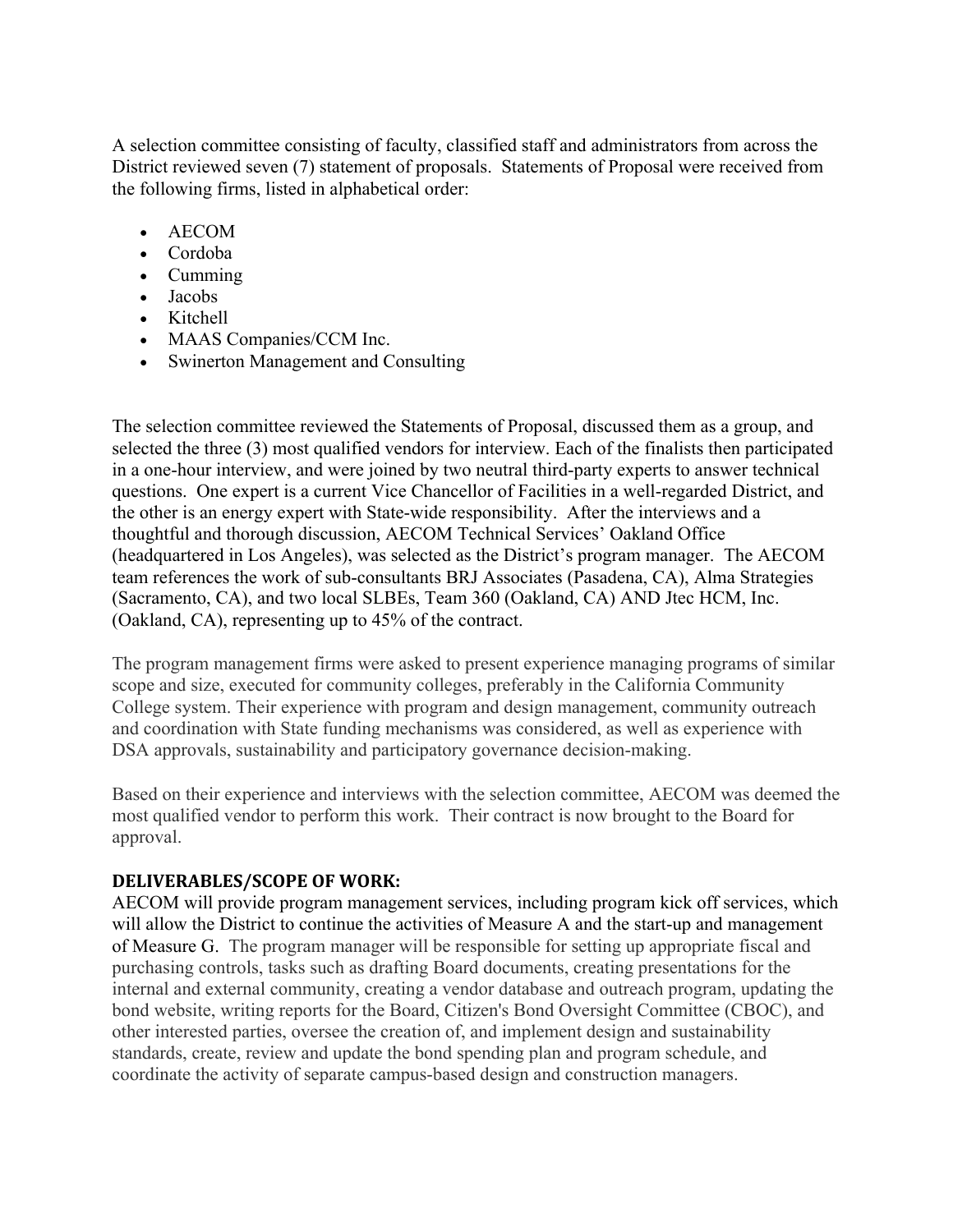The program manager will also advise District leadership on all matters related to the bond. They will also closely coordinate bond activities with internal departments including (but not limited to) DGS, Purchasing, Finance and Accounts Payable.

The program will begin on February 5, 2020 (or thereabouts), and the contract period will extend for three years, with two performance-based one-year extensions. The total contract term is up to five (5) years. When combined with the completion of the remaining funds in Measure A (\$65M), the proposed fee represents 1.97% of the bond funds under management.

# **ANTICIPATED COMPLETION DATE:**

The program is anticipated to be completed by June 30, 2025.

# **EVALUATION AND RECOMMENDED ACTION:**

The Chancellor recommends approval of the Program Manager contract for AECOM Technical Services, Inc., in the amount of \$17,030,556 for the full program management services for the completion of Measure A and the anticipated duration of Measure G.

# File Attachments

200103 AECOM\_Contract\_EXECUTION COPY\_3510343\_1(DMS) (1).PDF (677 KB)

# **6. CONSENT CALENDAR - HUMAN RESOURCES Subject**

# **6.1 Consider Approval of Personnel Items. Presenter: Vice Chancellor Whittaker** Meeting

Feb 4, 2020 - REGULAR MEETING OF THE BOARD OF TRUSTEES

Access

Public

Type

Action (Consent)

Preferred Date

Feb 04, 2020

Absolute Date

Feb 04, 2020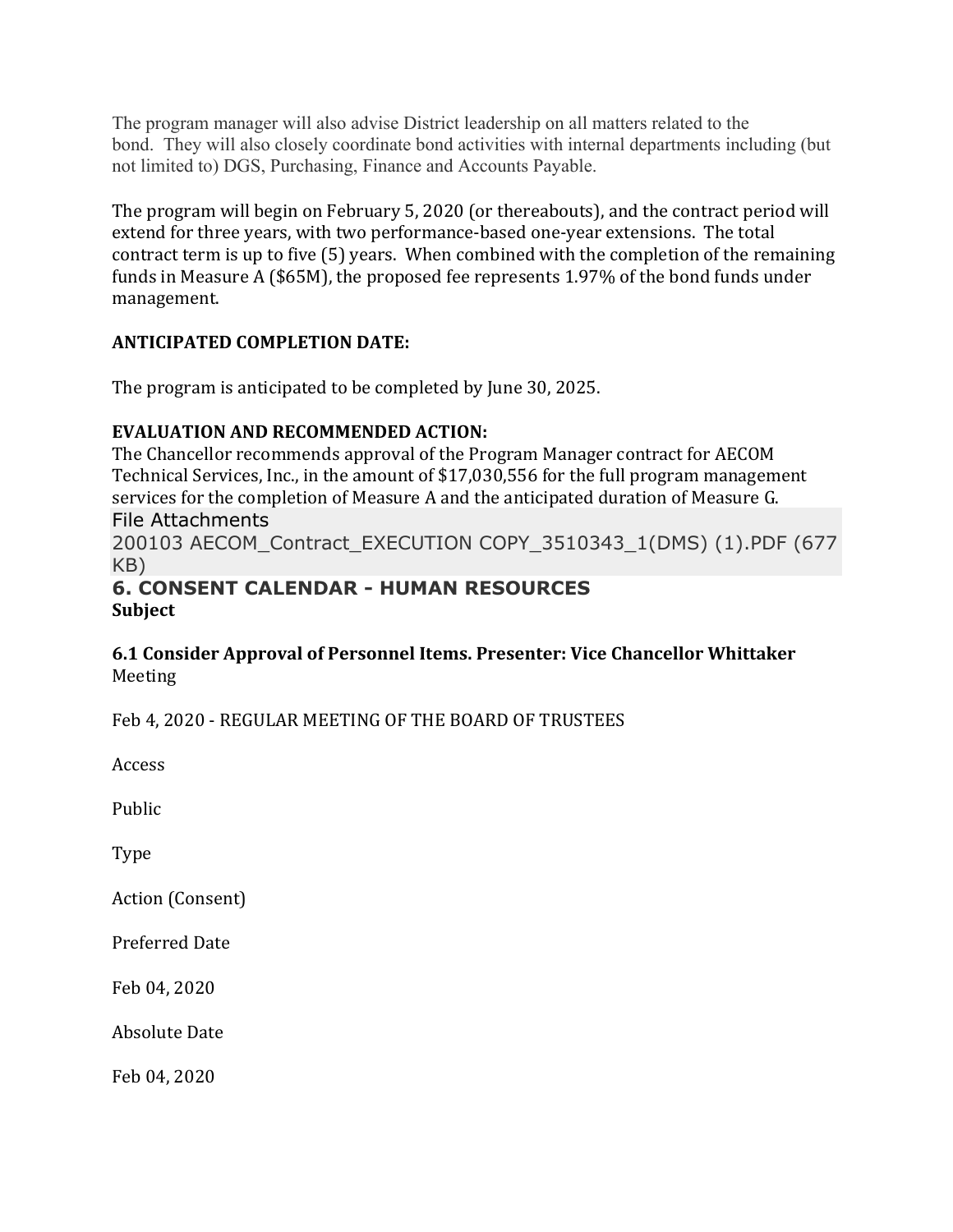Recommended Action

Approve personnel items **TO: Peralta Board of Trustees**

#### **FROM: Human Resources & Employee Relations**

#### **PREPARED BY: Chanelle Whittaker**

#### **PERSONNEL ITEMS**

# **BACKGROUND/ANALYSIS: (Please discuss this item. If a Vendor is Involved, please include the company name as well as the individual.)**

Approval of Personnel Items: New employment; changes in assignment, compensation, and placement; leaves of absence; changes in staff allocation and classification of academic and classified personnel; retirements, phase-in retirements, and resignations; equivalence of minimum qualifications for academic positions; and short-term temporary classified positions. **A. ADMINISTRATIVE APPOINTMENT, REAPPOINTMENT, ASSIGNMENT AND REASSIGNMENT**  $(NP = New Position * = New Employee)$ 

| <b>Name</b>                                                                             | <b>Location</b>                                                                            | Department/Reports to:                               |
|-----------------------------------------------------------------------------------------|--------------------------------------------------------------------------------------------|------------------------------------------------------|
|                                                                                         | <b>District Office</b>                                                                     |                                                      |
| None                                                                                    | <b>Berkeley City College</b>                                                               |                                                      |
| None                                                                                    | <b>College of Alameda</b>                                                                  |                                                      |
| None                                                                                    |                                                                                            |                                                      |
| William Ramos Ochoa                                                                     | <b>Laney College</b><br>Director of Gateway to<br>College                                  | Student Services, EOPS-<br><b>DSPS/Mildred Lewis</b> |
| Administrative appointment effective February 5, 2020 through February 4, 2022          |                                                                                            |                                                      |
| Denise Richardson                                                                       | <b>Merritt College</b><br>Acting Vice President of President's Office/David<br>Instruction | Johnson                                              |
| Administrative appointment effective March 2,<br>2020 through June 30, 2020             |                                                                                            |                                                      |
| <b>B. CLASSIFIED &amp; FACULTY EMPLOYMENT</b><br>$(NP = New Position * = New Employee)$ |                                                                                            |                                                      |
| <b>Name</b>                                                                             | <b>Location</b>                                                                            | Department/Reports to:                               |
| T                                                                                       | <b>Berkeley City College</b>                                                               |                                                      |

None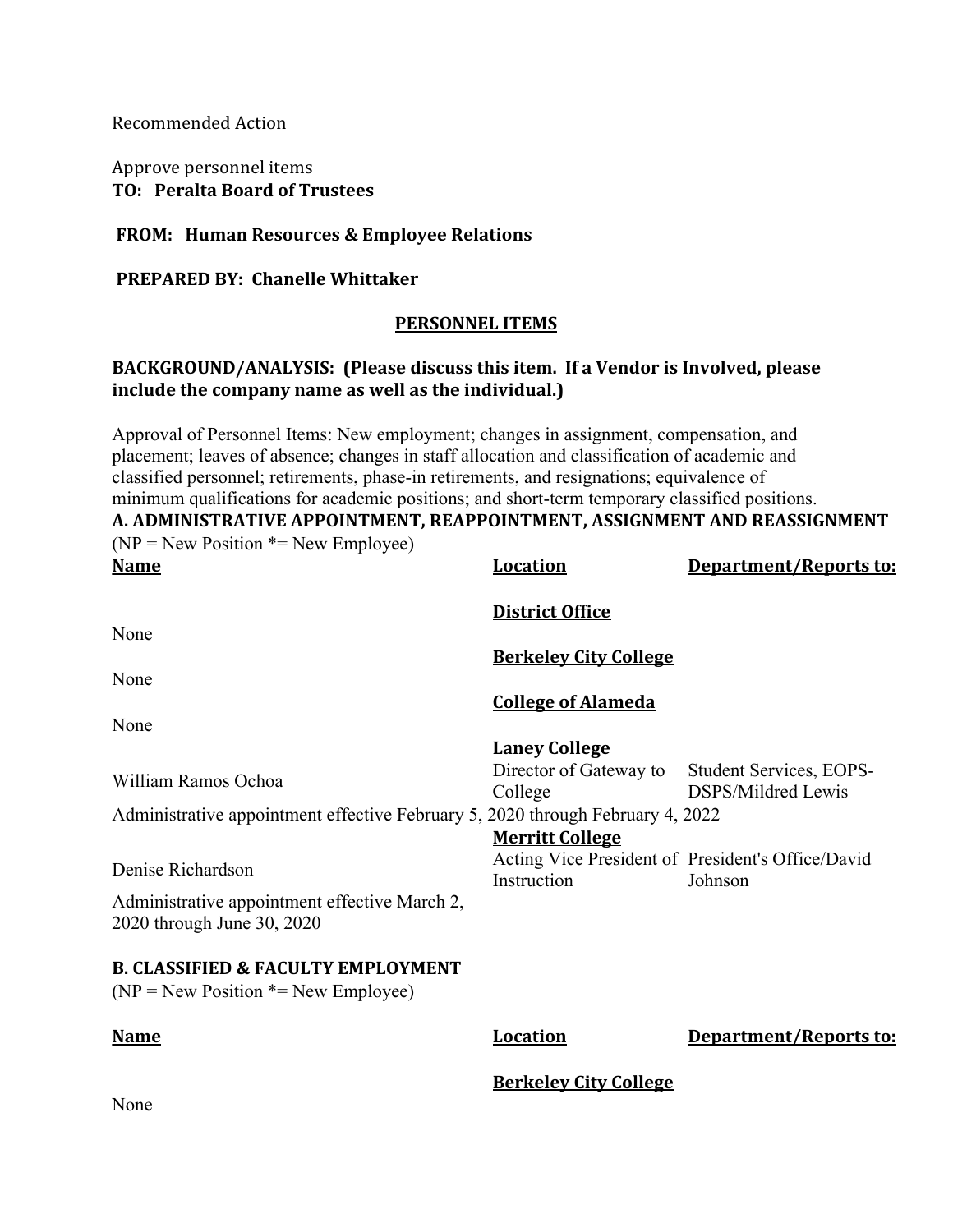# **College of Alameda**

**District Office** Abigail-Angel Umale\* Financial Aid Systems<br>Tech. Analyst

Academic Affairs/Siri Brown

Classified employment effective February 26, 2020

**Laney College**

Erika Hernandez\* **PE Attendant** Facilities & Operations/Amy Marshall

Classified employment effective February 5, 2020

**Merritt College**

None

**C. TRANSFER/ADMINISTRATIVE REASSIGNMENT** None

**D. CHANGES IN STAFF ALLOCATION** None

**E. PHASE-IN RETIREMENT** None

**F. LEAVE OF ABSENCE** None

#### **G. PUBLIC EMPLOYEE RETIREMENT AND RESIGNATION 1. Retirement Name Location Department/Reports to:**

| Naille                             | LUCALIOII                    | Department/Reports to:                                   |
|------------------------------------|------------------------------|----------------------------------------------------------|
|                                    | <b>Berkeley City College</b> |                                                          |
| None                               |                              |                                                          |
|                                    | <b>College of Alameda</b>    |                                                          |
| None                               |                              |                                                          |
|                                    | District Office              |                                                          |
| Suzanne Kunkel                     | <b>Executive Assistant</b>   | Chancellor's Office/Dr. Regina<br><b>Stanback Stroud</b> |
| Retirement effective April 2, 2020 |                              |                                                          |
|                                    | <b>Laney College</b>         |                                                          |
| Elvira Kontorov                    | Faculty                      | <b>Instruction/Mark Fields</b>                           |
| Retirement effective May 22, 2020  |                              |                                                          |
|                                    | <b>Merritt College</b>       |                                                          |

None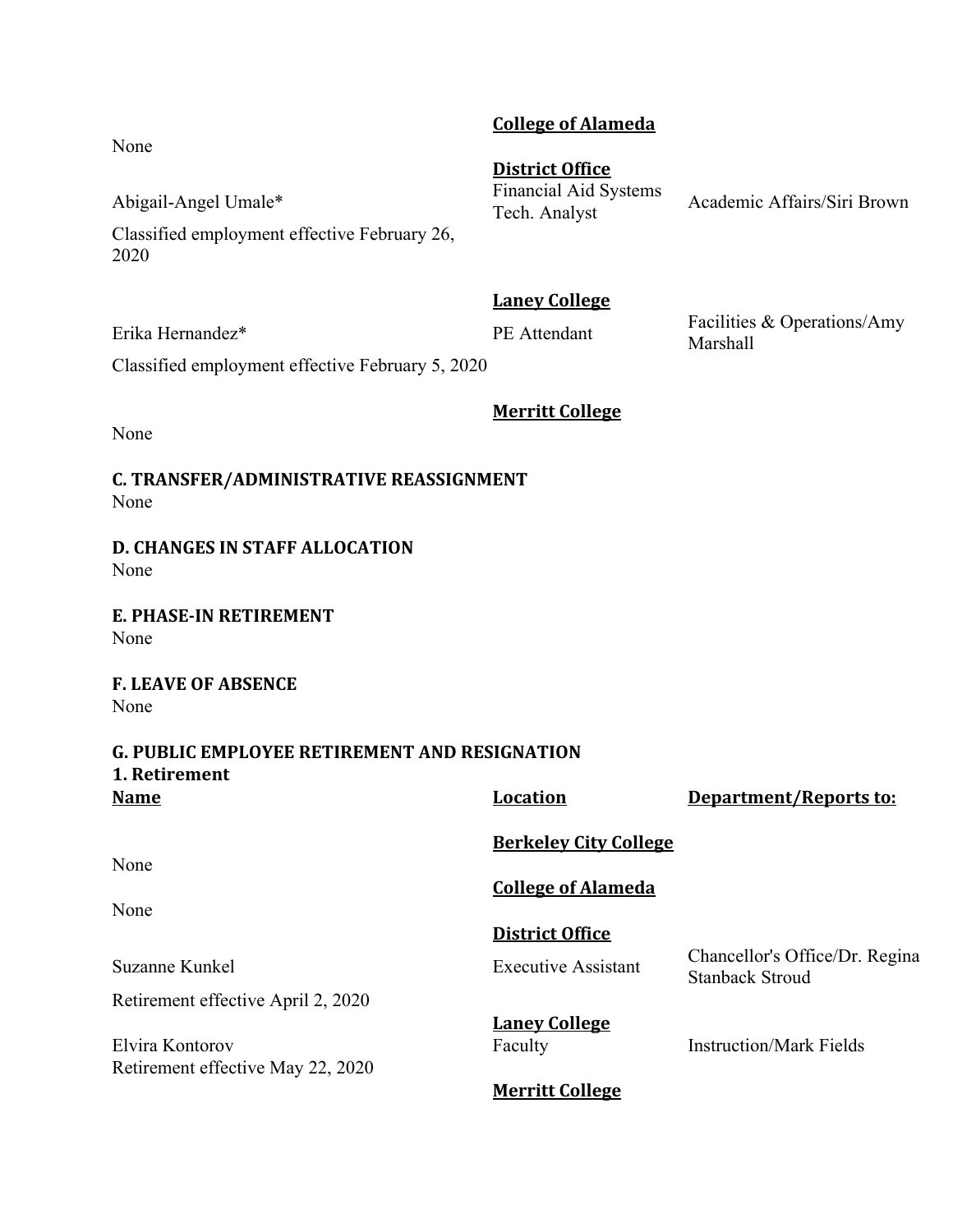Margaret Dixon Faculty Faculty Instruction/Chriss Foster Retirement effective June 30, 2020

**2. Resignation**

**Berkeley City College** None **College of Alameda** Jasmine Thompson Faculty Faculty Student Services/Tina Vasconcellos Resignation effective January 16, 2020 **District Office** None **Laney College** Anna Cortesio Faculty Faculty Instruction/Rudy Besikof Resignation effective January 15, 2020 **Merritt College** Ellliott Masouredis Facilities Service Specialist Business Office/Victoria Menzies Resignation effective January 1, 2020

**H. SHORT-TERM NON-CONTINUING POSITIONS** None

# **DELIVERABLES/SCOPE OF WORK:**

 $N/A$ 

# **ANTICIPATED COMPLETION DATE:**

 $N/A$ 

# **EVALUATION AND RECOMMENDED ACTION:**

The Chancellor recommends approval.

All matters listed under the Consent Calendar are considered by the Board of Trustees to be *routine* or sufficiently supported by back-up information as to not require additional discussion. Consent Calendar items will be enacted by one motion. There will be no separate discussion on these items prior to the time the Board votes on them, unless a Board member *requests that a specific item be removed from the Consent Calendar for action and a separate* vote. Public comment on Consent Calendar items from anyone completing a card will be heard prior to the Board's vote on the Consent Calendar. All Board approved contracts are subject to *final negotiation and execution by the Chancellor.*

# **6. CONSENT CALENDAR - HUMAN RESOURCES Subject**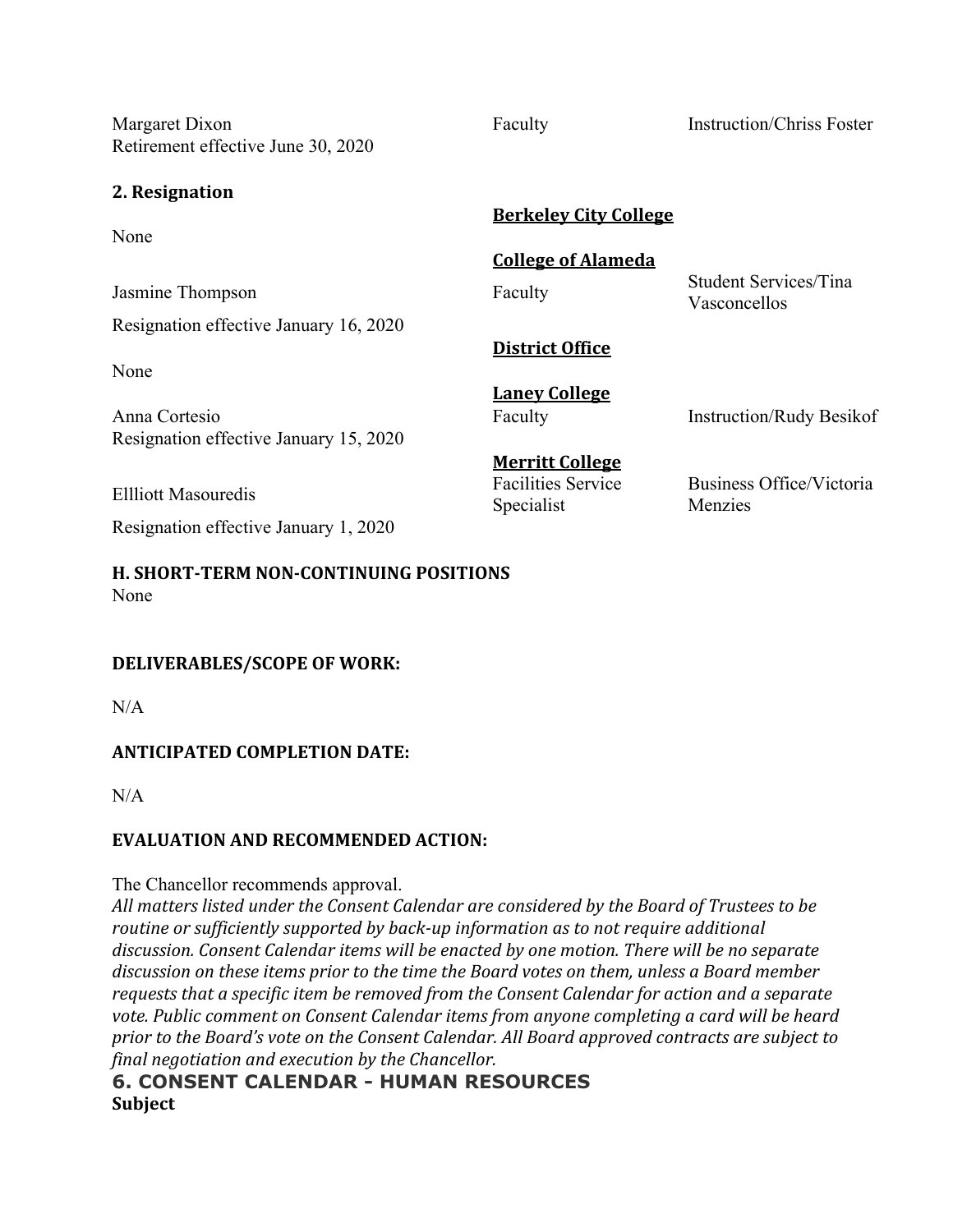# **6.2 Consider Approval of the Increase to Independent Contractor/Consultant Services Contract #D-132304 between the District and Sloan Sakai Yeung & Wong,** LLP in the amount of \$75,000. Presenter: Vice Chancellor Chanelle Whittaker Meeting

Feb 4, 2020 - REGULAR MEETING OF THE BOARD OF TRUSTEES

Access Public Type Action (Consent) Preferred Date Feb 04, 2020 Absolute Date Feb 04, 2020 Fiscal Impact Yes Dollar Amount \$75,000.00 Budgeted

Yes

**Budget Source** 

General Fund 01

Recommended Action

Approve the Increase to Independent Contractor/Consultant Services Contract #D-132304 between the District and Sloan Sakai Yeung & Wong, LLP in the amount of \$75,000. The new contract amount is \$150,000 for the 2019-2020 Fiscal Year.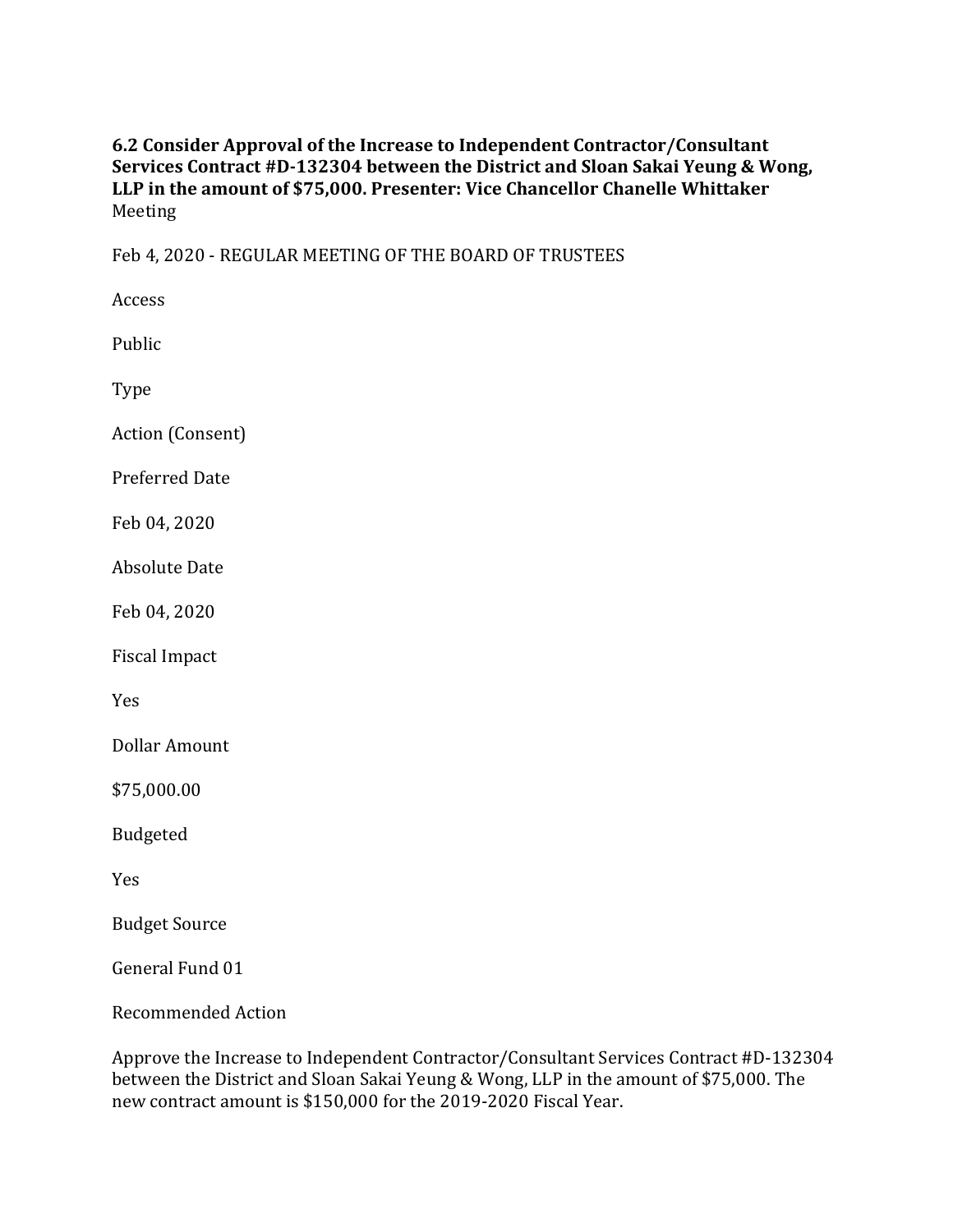# **Background/Analysis:**

Vendor's Name: Sloan Sakai Yeung & Wong LLP (Jeff Sloan)

| <b>Description</b>                                                           | <b>Amount</b> | <b>Board Approval Date</b>                     |
|------------------------------------------------------------------------------|---------------|------------------------------------------------|
| Independent Contractor/Consultant Services \$75,000.00<br>Contract #D-132304 |               | July 23, 2019                                  |
| Addendum #1 to increase contract amount                                      | \$75,000.00   | Needs approval at the February 4, 2020 meeting |
| <b>TOTAL</b>                                                                 | \$150,000.00  |                                                |

#### **Deliverables and Scope of Work:**

Under this Contract, Sloan Sakai Yeung & Wong LLP will continue to provide legal services to the District regarding personnel matters, specifically to Human Resources and Employee Relations. The scope of services includes providing labor, employment, and transactional advice to the District and also handle arbitrations, PERB matters, and other projects that may be assigned by the District.

#### **Anticipated Completion Date:**

June 30, 2020

# **Evaluation and Recommended Action:**

The District's Human Resources & Employee Relations has evaluated the deliverables, to date, for Sloan Sakai Yeung & Wong, LLP and found them to be satisfactory.

The Chancellor recommends approval.

File Attachments

02-04-20 Open Session - Contract for Sloan Sakai Yeung & Wong, LLP.pdf (842 KB)

All matters listed under the Consent Calendar are considered by the Board of Trustees to be *routine* or sufficiently supported by back-up information as to not require additional discussion. Consent Calendar *items* will be enacted by one motion. There will be no separate discussion on these items prior to the time the Board votes on them, unless a Board member requests that a specific item be removed from the Consent Calendar for action and a separate vote. Public comment on Consent Calendar items from anyone completing a card will be heard *prior* to the Board's vote on the Consent Calendar. All Board approved contracts are subject to *final negotiation and execution by the Chancellor.*

# **7. CONSENT CALENDAR - PUBLIC INFORMATION Subject**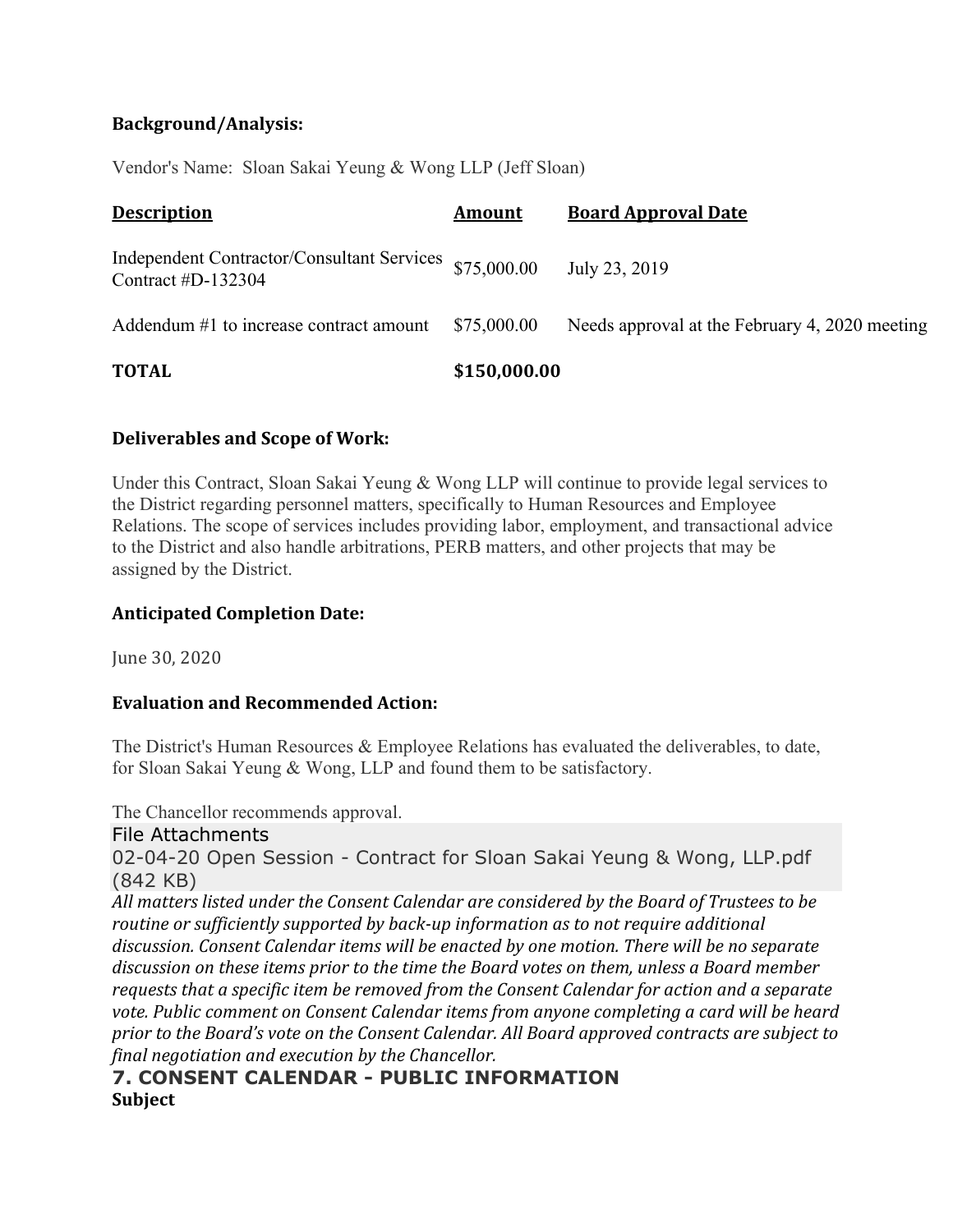# **7.1 Consider Approval of a change in the term end date for members of the Parcel Tax Measures Oversight Committee. Presenter: Executive Director Johnson** Meeting

Feb 4, 2020 - REGULAR MEETING OF THE BOARD OF TRUSTEES

Access

Public

Type

Action (Consent)

Preferred Date

Feb 04, 2020

Absolute Date

Feb 29, 2020

Fiscal Impact

No

Budgeted

No

Recommended Action

Approve a change in the term end date for members of the Parcel Tax Measures Oversight Committee. **TO:** Members of the Board of Trustees **FROM**: Dr. Regina Stanback Stroud, Chancellor **PREPARED BY**: Dr. Regina Stanback Stroud

# **CHANGE INITIAL TERM END DATE FOR PARCEL TAX MEASURES OVERSIGHT COMMITTEE MEMBERS**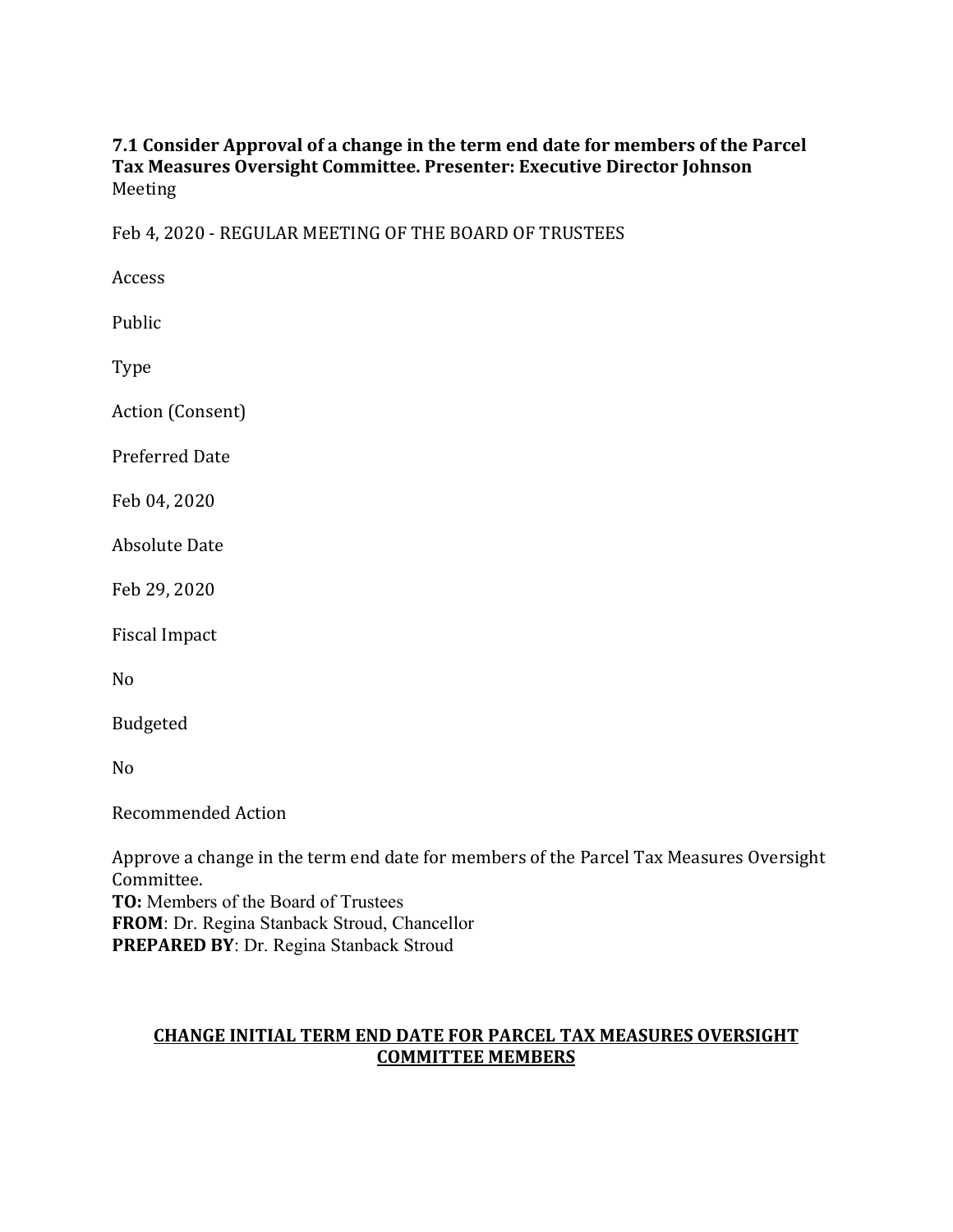# **BACKGROUND:**

On September 24, 2019 the PCCD Board of Trustees took action to appoint the following members to the Parcel Tax Measures Oversight Committee.

Oscar F. Porter^ Zac Unger<sup> $\wedge\wedge$ </sup> Debra Weintraub<sup>^^</sup> Bernard Ayanruoh Aisha K.L. Jordan  $^{\wedge}$  - May serve until 2023 pursuant to term limits.  $\sim$  - May serve until 2021 pursuant to term limits.

The board also directed that the Chancellor assign the initial terms by lot to the members so that the end date of the initial term (either February 28, 2020 or February 28, 2021) will be staggered.

On December 10, 2019 the PCCD Board of Trustees took action to appoint Monica Henestroza ot the Parcel Tax Measures Oversight Committee, with initial term expiring on February 28, 2021.

These dates have committee members termed out immediately before the issuance of the annual parcel tax report. It is customary for term dates to coincide with the fiscal year.

#### **RECOMMENDATION:**

The Chancellor recommends the end date of the staggered initial term be June 30, 2020 and June 30, 2021.

# File Attachments

Parcel Tax Measures Oversight Committee Bylaws (PCCD)(Rev)(12.6.18)\_3289509\_3(DMS) (1) (1).pdf (150 KB) All matters listed under the Consent Calendar are considered by the Board of Trustees to be *routine* or sufficiently supported by back-up information as to not require additional discussion. Consent Calendar items will be enacted by one motion. There will be no separate discussion on these items prior to the time the Board votes on them, unless a Board member requests that a specific item be removed from the Consent Calendar for action and a separate vote. Public comment on Consent Calendar items from anyone completing a card will be heard prior to the Board's vote on the Consent Calendar. All Board approved contracts are subject to *final negotiation and execution by the Chancellor.*

# **7. CONSENT CALENDAR - PUBLIC INFORMATION Subject**

**7.2 Consider Approval of a change in the bylaws of the Parcel Tax Measures Oversight Committee. Presenter: Executive Director Johnson** Meeting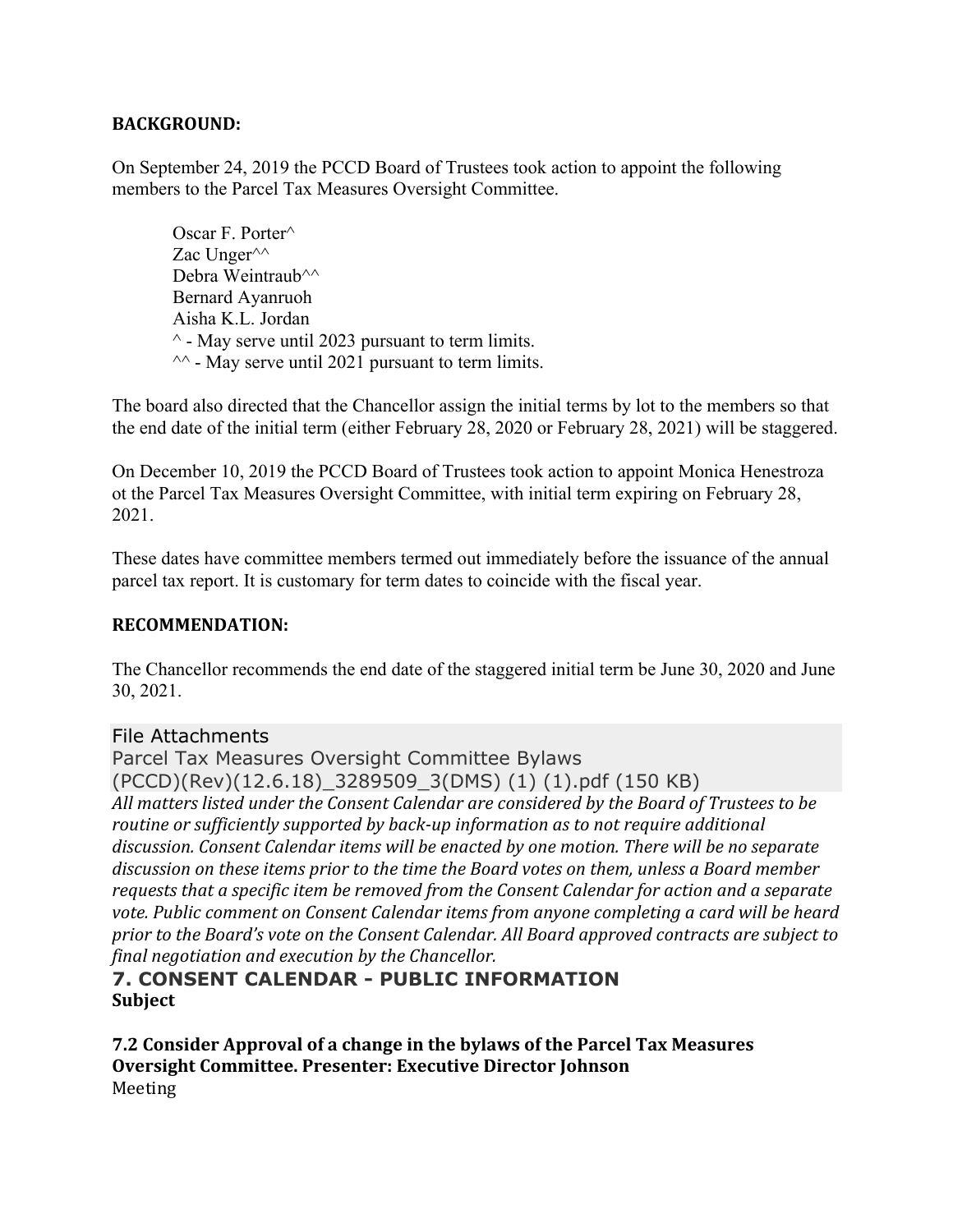Feb 4, 2020 - REGULAR MEETING OF THE BOARD OF TRUSTEES

Access

Public

Type

Action (Consent)

Preferred Date

Feb 04, 2020

Absolute Date

Feb 28, 2020

Fiscal Impact

No

Budgeted

No

Recommended Action

Approve a change in the bylaws of the Parcel Tax Measures Oversight Committee. TO: Members of the Board of Trustees FROM: Dr. Regina Stanback Stroud, Chancellor PREPARED BY: Dr. Regina Stanback Stroud

# **CHANGE IN THE BYLAWS OF THE PARCEL TAX MEASURES OVERSIGHT COMMITTEE**

# **BACKGROUND**

On September 24, 2019 the PCCD Board of Trustees adopted the Bylaws of the Parcel Tax Measures Oversight Committee of the Peralta Community College District. Section 3.3A – Term of Service established that "committee members serve without compensation for a term of two (2) years, beginning on March 1. When appointing the members to the Committee whose terms shall begin on March 1, 2019, the board shall designate the seats whose terms will begin in evennumbered years so that as close to half as possible of all terms end every year."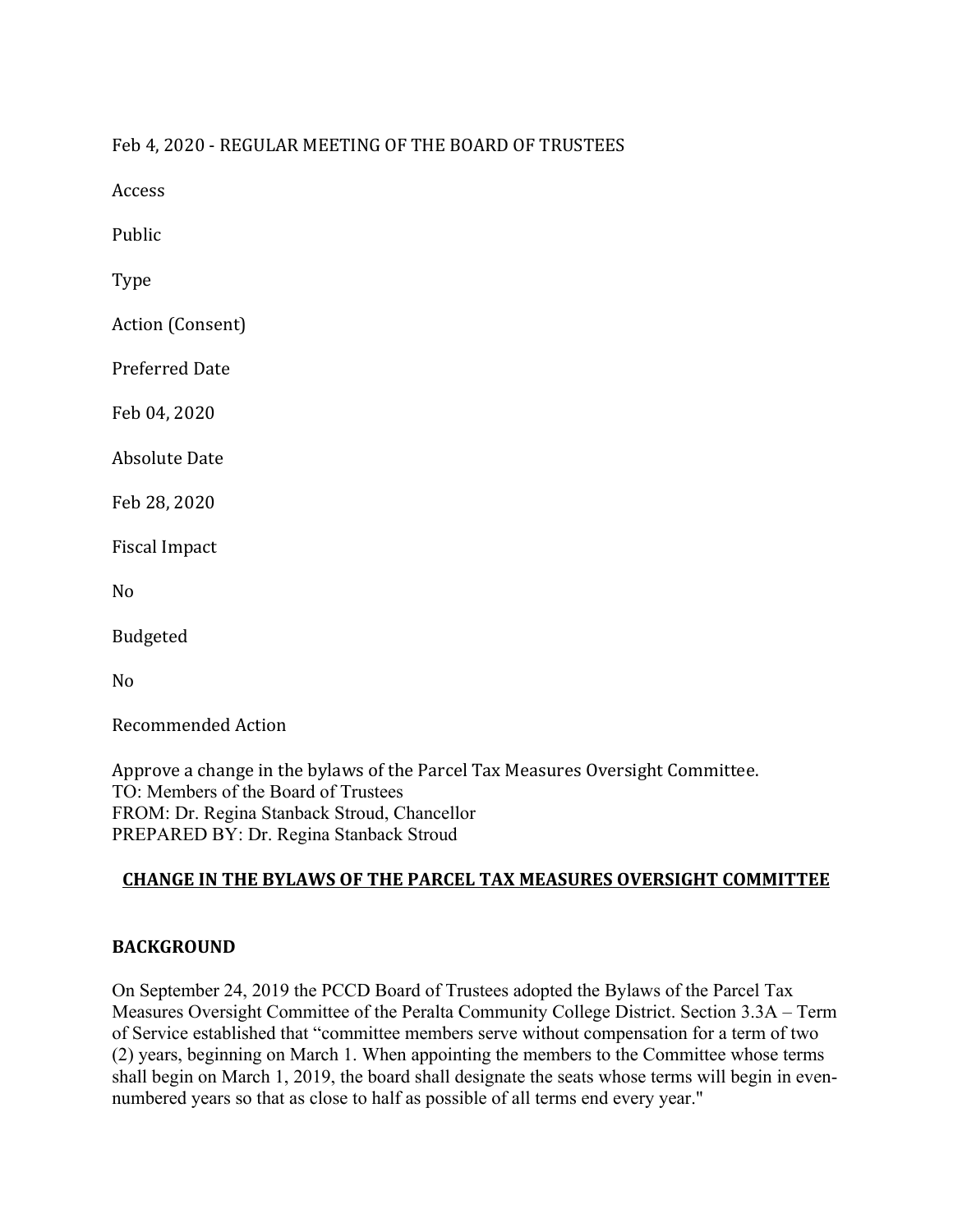The March 1 start date does not align with the fiscal year and impacts the ability of the committee member to effectively contribute to the annual report that is issued one month into their appointment.

#### **RECOMMENDATION:**

The Chancellor recommends the bylaw be change to indicate that committee members term begins on July 1.

The revised document is attached.

File Attachments Parcel Tax Measures Oversight Committee Bylaws (PCCD)(Rev)(12.6.18)\_3289509\_3(DMS)\_20200116.pdf (159 KB) Executive Content

The only changes made to the Bylaws were on page 3, section 3.3 A. Changed "March 1" to "July 1" on both the first and second sentences. All matters listed under the Consent Calendar are considered by the Board of Trustees to be *routine* or sufficiently supported by back-up information as to not require additional discussion. Consent Calendar *items* will be enacted by one motion. There will be no separate discussion on these items prior to the time the Board votes on them, unless a Board member requests that a specific item be removed from the Consent Calendar for action and a separate vote. Public comment on Consent Calendar items from anyone completing a card will be heard prior to the Board's vote on the Consent Calendar. All Board approved contracts are subject to *final negotiation and execution by the Chancellor.*

#### **8. ACTION ITEMS Subject**

**8.1 Consider Adoption of Resolution 19/20-32 of Conveyance of the Board of Trustees of the Peralta Community College District to Dedicate and Convey a Public** Utility Easement to the City of Alameda. Presenter: Vice Chancellor Sata. Meeting

Feb 4, 2020 - REGULAR MEETING OF THE BOARD OF TRUSTEES

Access

Public

Type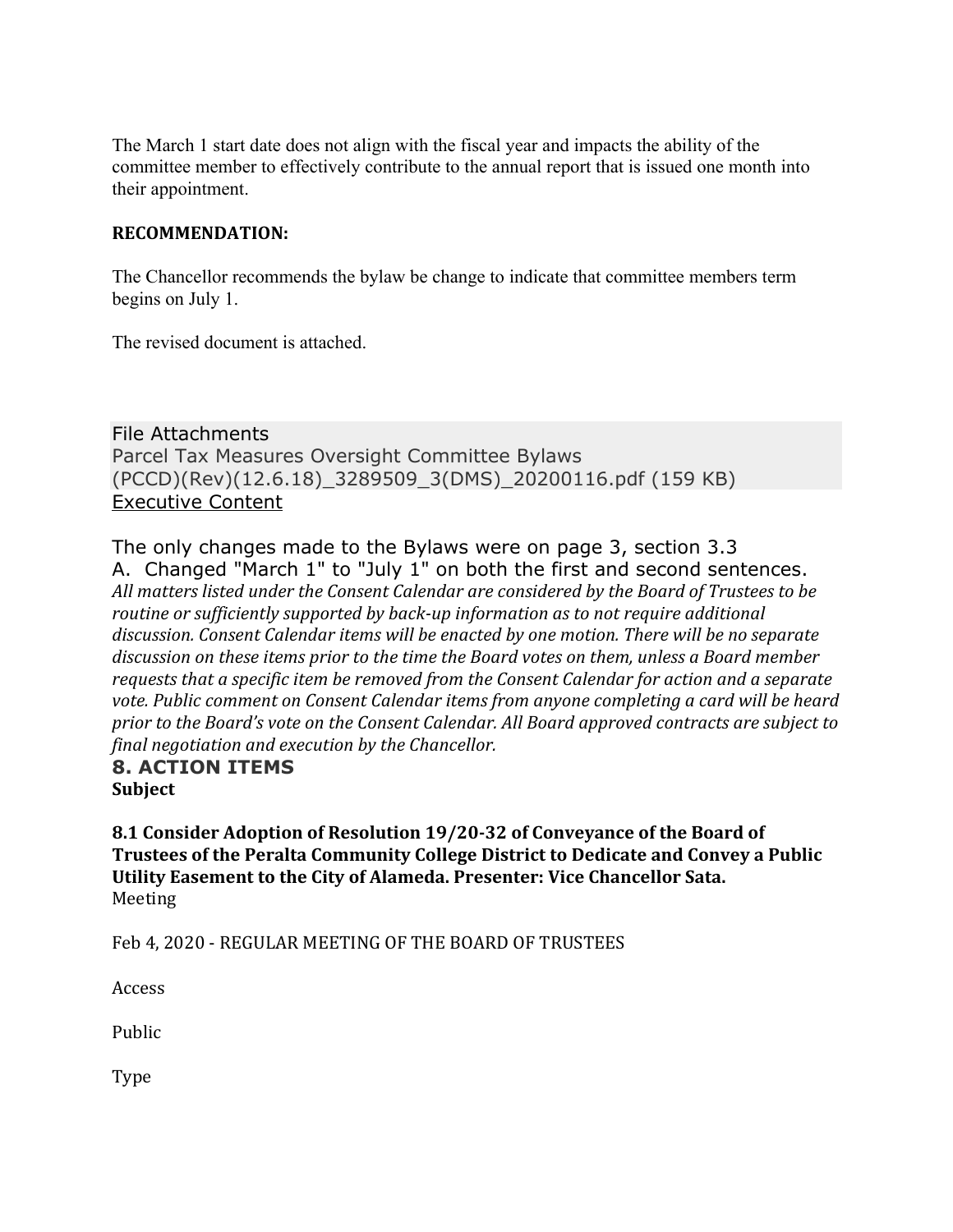Action

Preferred Date

Feb 04, 2020

Absolute Date

Feb 04, 2020

Fiscal Impact

No

Recommended Action

Adopt Resolution of Conveyance of the Board of Trustees of the Peralta Community College District to Dedicate and Convey a Public Utility Easement to the City of Alameda. **TO: PCCD Board of Trustees**

#### **FROM: Vice Chancellor Sata**

**PREPARED BY: Vice Chancellor Sata**

# **BACKGROUND/ANALYSIS:**

The District owns certain real property known as the College of Alameda, located at 555 Ralph Appezzato Memorial Parkway, City of Alameda, County of Alameda, State of California (the "Premises"). The City of Alameda ("City") desires to acquire a permanent nonexclusive easement, including the right of ingress to and egress from said easement through a drivable access, for public utilities ("Public Utility Easement"). The City will use the Public Utility Easement to maintain, restore, repair, replace and operate certain utilities in, over, under, across and along a portion of the Premises, near the New Center for Liberal Arts, as described and depicted in the proposed easement deed attached to the Resolution as Exhibit "1".

Pursuant to Education Code section 17556, *et seq*., a school district, by two-thirds (2/3) vote of its Governing Board, may convey an easement to a public corporation or private corporation engaged in the public utility business, to lay, construct, reconstruct, maintain, and operate electric lines and access roads used in connection therewith, either with or without consideration and without a vote of the electors of the District first being taken, by engaging in a two-step statutory process.

In accordance with the conveyance process set forth in the Education Code, the District's Board adopted a Resolution of Intention (Resolution No. 19/20-31) at its regularly scheduled Board meeting on Tuesday, January 21, 2020. The signed Resolution of Intention was posted in three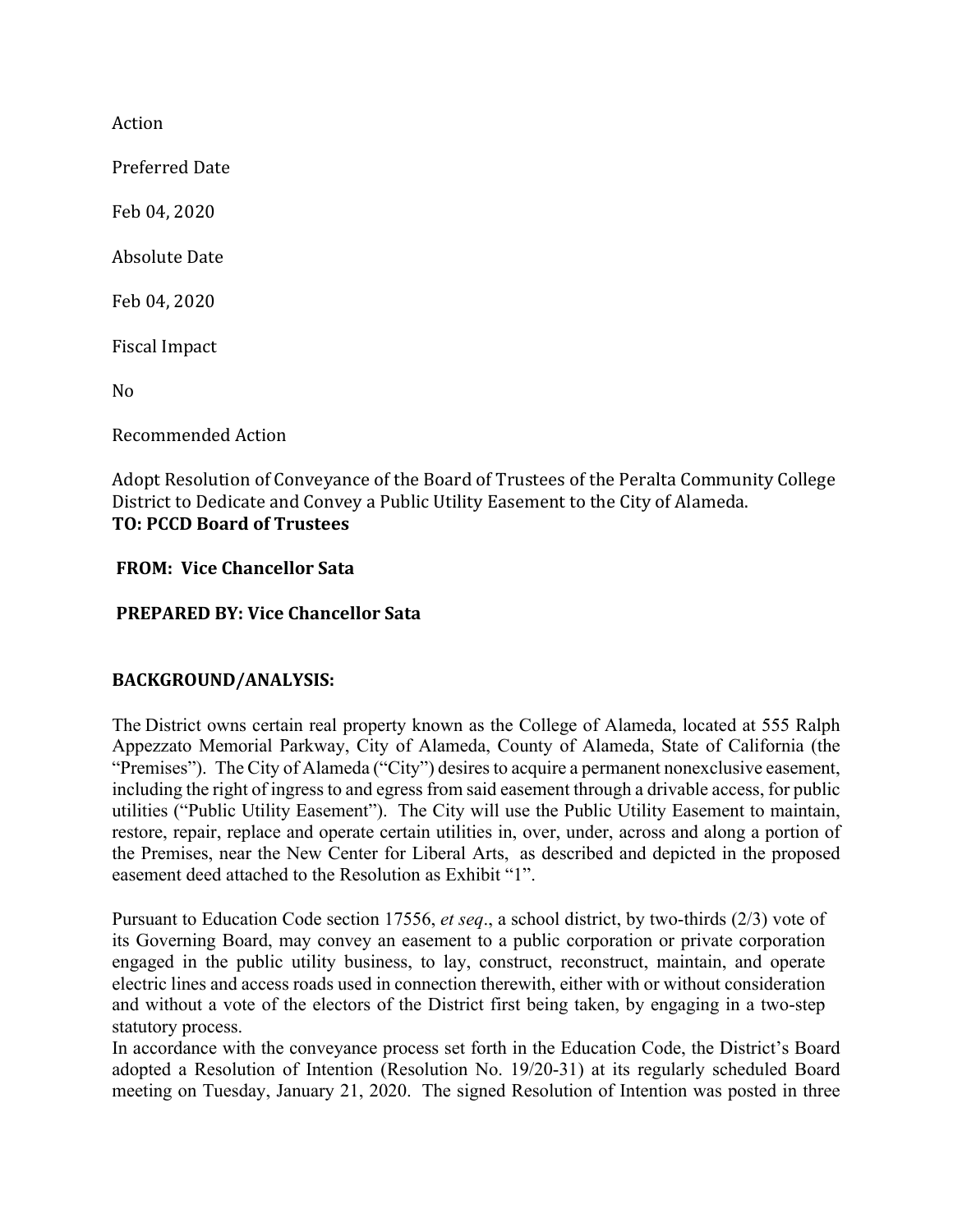public places in the District on January 28, 2020, and Notice of the time and place of the Board's scheduled February 4, 2020, public hearing on the conveyance was published in the Oakland Tribune on January 24, 2020. After the noticed public hearing on February 4<sup>th</sup>, and assuming there is no related protest from the public, the Board may proceed to adopt this Resolution of Conveyance conveying the Public Utility Easement to the City.

# **ANTICIPATED COMPLETION DATE:**

 $N/A$ 

# **EVALUATION AND RECOMMENDED ACTION:**

The Chancellor recommends approval of this Resolution of Conveyance of the Board of Trustees of the Peralta Community College District to Dedicate and Convey a Public Utility Easement to the City of Alameda. Resolution of Conveyance of the Board of Trustees of the Peralta Community College District to Dedicate and Convey a Public Utility Easement to the City of Alameda.

File Attachments COA NCLA - AMP Work Grant of Easement.pdf (6,470 KB) Easement - Resolution 19 20-32 - Conveyance (City of Alameda).pdf (12 KB) **8. ACTION ITEMS Subject**

**8.2 Consider Adoption of Resolution 19/20-33 Declaring Futility of Public Bidding** and Approval of a Contract for fire sprinkler repair at College of Alameda with **Johnson Controls Fire Protection LP for Seven-Thousand-Forty-Three-00/100dollars (\$7,043.00). Presenter: Vice Chancellor Sata.** Meeting

Feb 4, 2020 - REGULAR MEETING OF THE BOARD OF TRUSTEES

Access

Public

Type

Action

Preferred Date

Feb 04, 2020

Absolute Date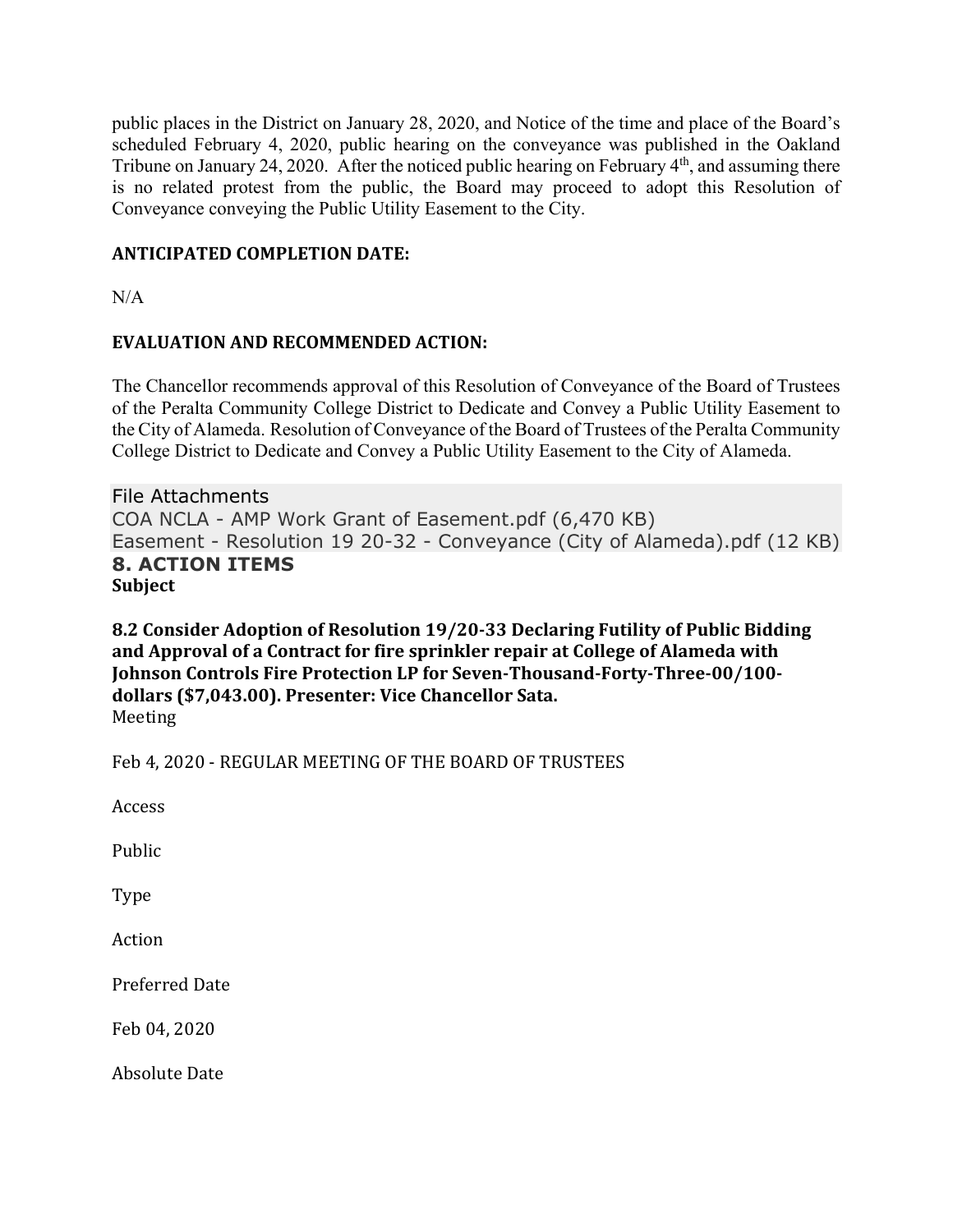Feb 04, 2020

Fiscal Impact

Yes

Dollar Amount

\$7,043.00

Budgeted

Yes

**Budget Source** 

Redevelopment Agency Funds

Recommended Action

Adopt Resolution 19/20-33 Declaring Futility of Public Bidding, and Approval of a Contract for fire sprinkler repair at College of Alameda with Johnson Controls Fire Protection LP for Seven-Thousand-Forty-Three-00/100-dollars (\$7,043.00). **TO: Peralta Board of Trustees**

**FROM: Vice Chacnellor Sata**

# **PREPARED BY: Vice Chancellor Sata**

# **BACKGROUND/ANALYSIS:**

On November 22, 2019, a fire sprinkler system at the College of Alameda did not pass a State Fire Marshall inspection in compliance with the Fire Code. To avoid potential fines, the District must bring the sprinkler system back into compliance. In December 2019, District staff solicited proposals from Johnson Controls in order to address the fire sprinkler system, and received a proposal from Johnson Controls on December 30, 2019.

The District relied on Government Code section 6500, *et seq.*, which allows public agencies to enter into joint powers agreements ("JPA") to exercise powers common to them, including the power to procure equipment materials and supplies. The fire sprinkler repairs are to be procured via a JPA known as Sourcewell (formerly known as NJPA), which JPA entered into a contract with Johnson Controls (formerly SimplexGrinnell, LP) on June 30, 2017 for four years to provide members of the JPA with facility security equipment, systems and services at prices more favorable than otherwise available from Johnson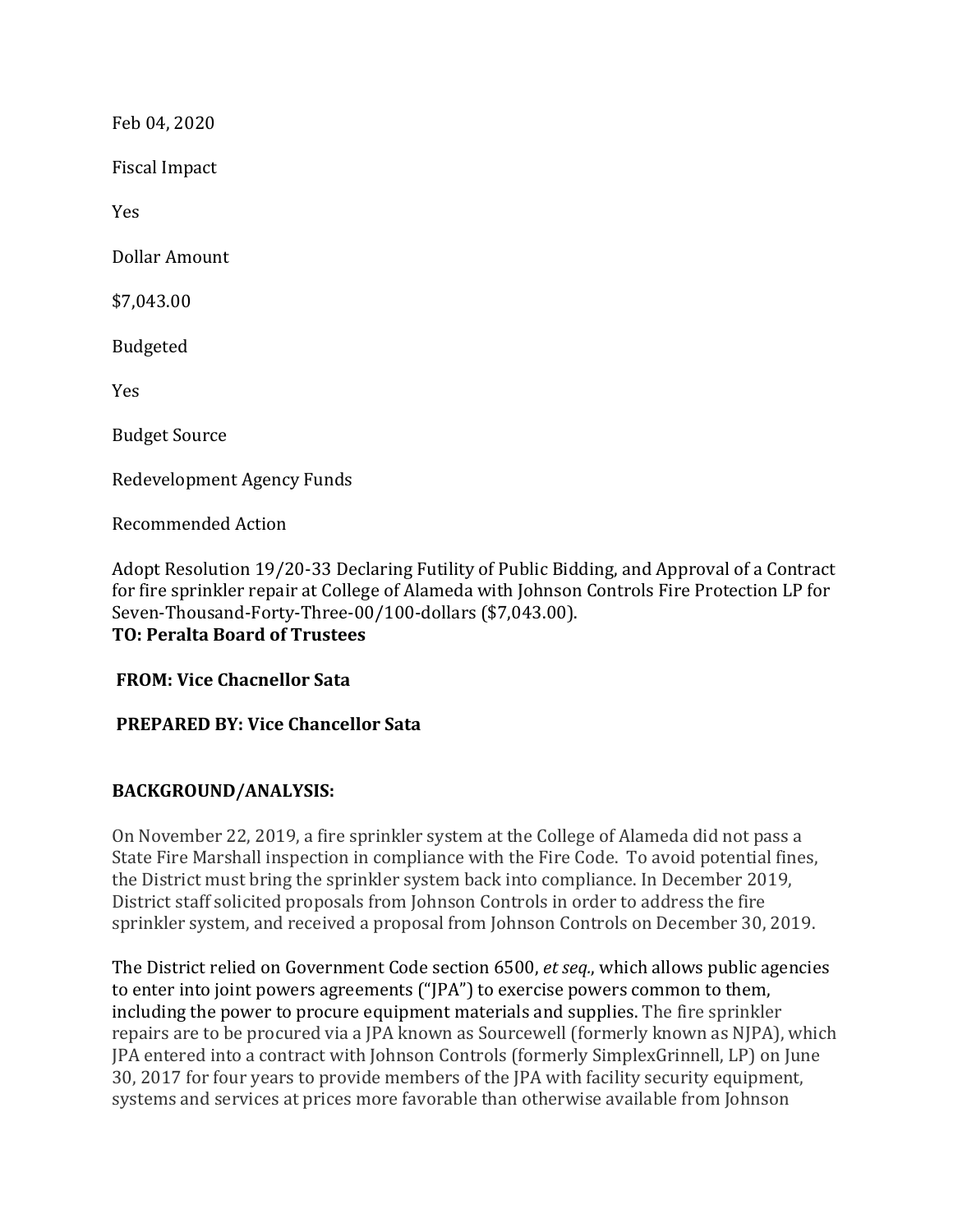Controls. The District is a member of the Sourcewell JPA and solicited proposals for this work after the November 22, 2019, inspection.

Notwithstanding Public Contract Code section 20111, California law provides that, "Where competitive proposals work an incongruity and are unavailing as affecting the final result or where they do not produce any advantage . . . the statute requiring competitive bidding does not apply." (*Hiller v. City of Los Angeles* (1961) 197 Cal.App.2d 685, 694.) Accordingly, public entities need not comply with competitive bidding processes where to do so would be impractical or futile and would not serve the purposes of competitive bidding. (See *Los Angeles Dredging Company v. City of Long Beach* (1930) 2 Cal. 348; *Graydon v. Pasadena Redevelopment Agency* (1980) 104 Cal.App.3d 631). District staff has made a good faith determination that it would not be an advantage to the District to reject the Johnson Controls Proposal and seek competitive bids, both due to the low dollar value of the Proposal as well as the fact that Johnson Controls is already mobilized at the site, and is intimately familiar with the District's fire safety systems as it is already performing similar fire safety work.

The history for the District's contract with Johnson Controls for the fire sprinkler repair is summarized in Table 1.

| Taure 1<br><b>Contract History</b> | <b>Amount</b> | <b>Board Approval</b>       |
|------------------------------------|---------------|-----------------------------|
| College of Alameda (this item)     | \$7,043.00    | Pending February 4,<br>2020 |
| <b>Total</b>                       | \$7,043.00    |                             |

District contracts awarded to Johnson Controls in the current fiscal year, including *this agenda item* are summarized in Table 2.

| ani<br>۴ |  |
|----------|--|
|          |  |

Table 1

| <b>Contract</b>                                      | AHJ*/System         | <b>Amount</b> | <b>Board</b><br>Approval |
|------------------------------------------------------|---------------------|---------------|--------------------------|
| <b>Laney Elevator Testing</b>                        | $DIR** / Elevators$ | \$8,288       | Approved<br>10 Sep 2019  |
| <b>Merritt Elevator Testing</b>                      | DIR / Elevators     | \$4,144       | Approved<br>10 Sep 2019  |
| Districtwide Network Repairs                         | OFD / Fire Alarm    | \$233,000     | Approved<br>10 Sep 2019  |
| Fire Alarm Panel Replacements<br>(Laney and Merritt) | OFD / Fire Alarm    | \$214,000     | Approved<br>10 Sep 2019  |
| Laney Bldg F Horn Strobe                             | OFD / Fire Alarm    | \$21,334      | Approved<br>22 Oct 2019  |
| Laney Art Center Open Circuit                        | OFD / Fire Alarm    | \$13,994      | Approved<br>22 Oct 2019  |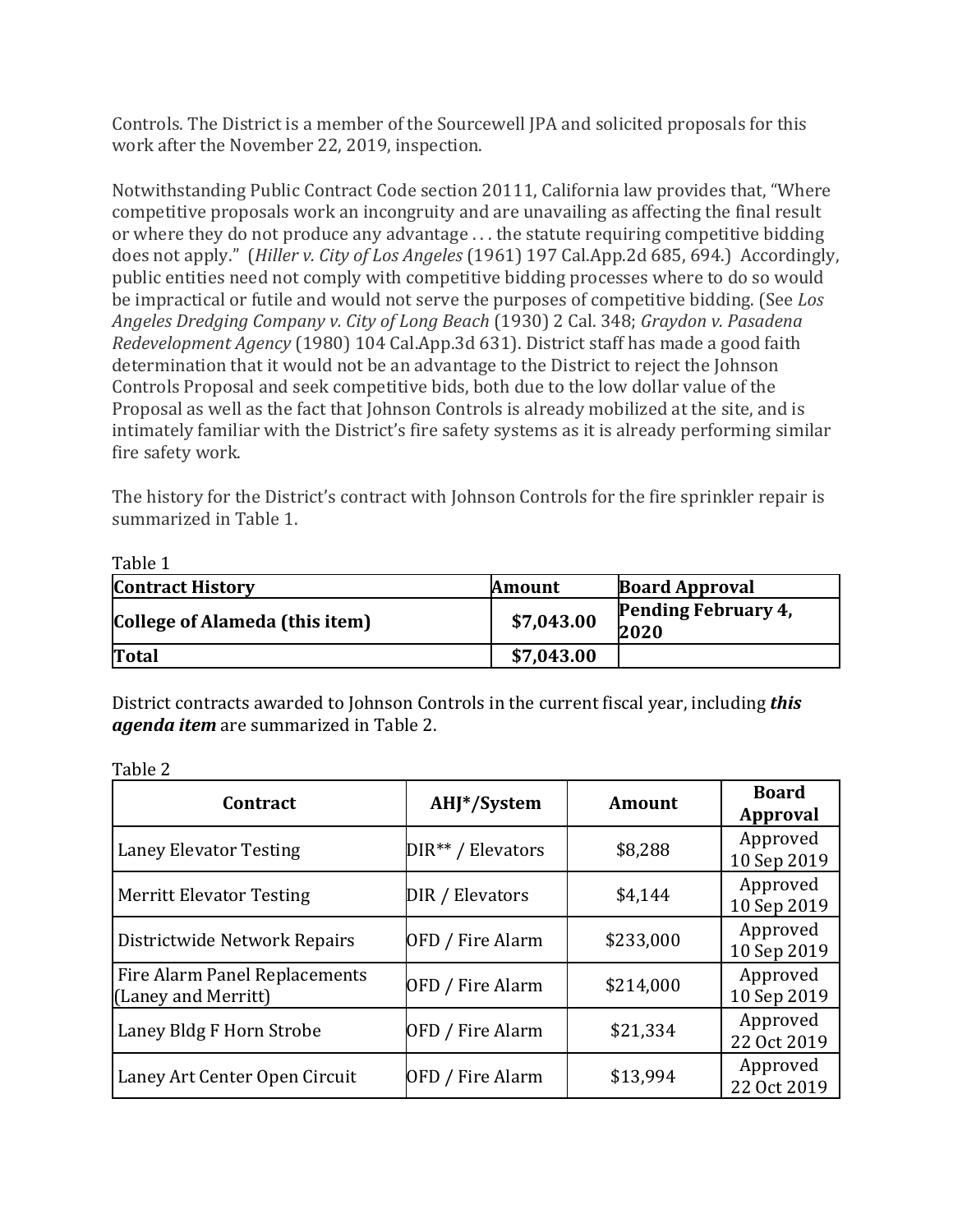| Fire Alarm Panel Replacements<br>Amend 1 (Annunciator Panels) | OFD / Fire Alarm        | \$78,000  | Approved<br>7 Jan 2020 |
|---------------------------------------------------------------|-------------------------|-----------|------------------------|
| <b>Sprinkler Repair College of</b><br>Alameda (this item)     | <b>Sprinkler System</b> | \$7,043   | Pending                |
| <b>Total</b>                                                  |                         | \$579,803 |                        |

# **Company Information:**

Johnson Controls Fire Protection, LP 6952 Preston Avenue Livermore, CA 94551-9545

#### **DELIVERABLES/SCOPE OF WORK:**

Repair of fire suppression sprinklers at Building A, Building B, Building D, the Library, and Aviation Building at the College of Alameda campus.

# **ANTICIPATED COMPLETION DATE:**

The work is anticipated to be completed approximately 14 days after Johnson Controls receives a notice to proceed.

#### **EVALUATION AND RECOMMENDED ACTION:**

The Chancellor recommends adoption of the Resolution Declaring Futility of Public Bidding, and approval of a contract for fire sprinkler repair at College of Alameda with Johnson Controls Fire Protection LP for an amount of \$7,043.00.

File Attachments

Futility Resolution 19 20-33 JCI Fire Sprinkler System.pdf (13 KB) College of Alameda DEF Proposal (SP) SR#45519964\_3503387\_1(DMS).PDF (38 KB) DEF College of Alameda Qtrly (SP) SR#45519964 11.18.19\_3503388\_1(DMS).PDF (167 KB) Johnson Controls Sprinkler Repair Contract.pdf (221 KB) **8. ACTION ITEMS Subject**

8.3 Consider Approval of Amendment No. 1 to Facilities Use Permit Agreement with **Oakland Pro Soccer, LLC. Presenter: Vice Chancellor Sata** Meeting

Feb 4, 2020 - REGULAR MEETING OF THE BOARD OF TRUSTEES

Access

Public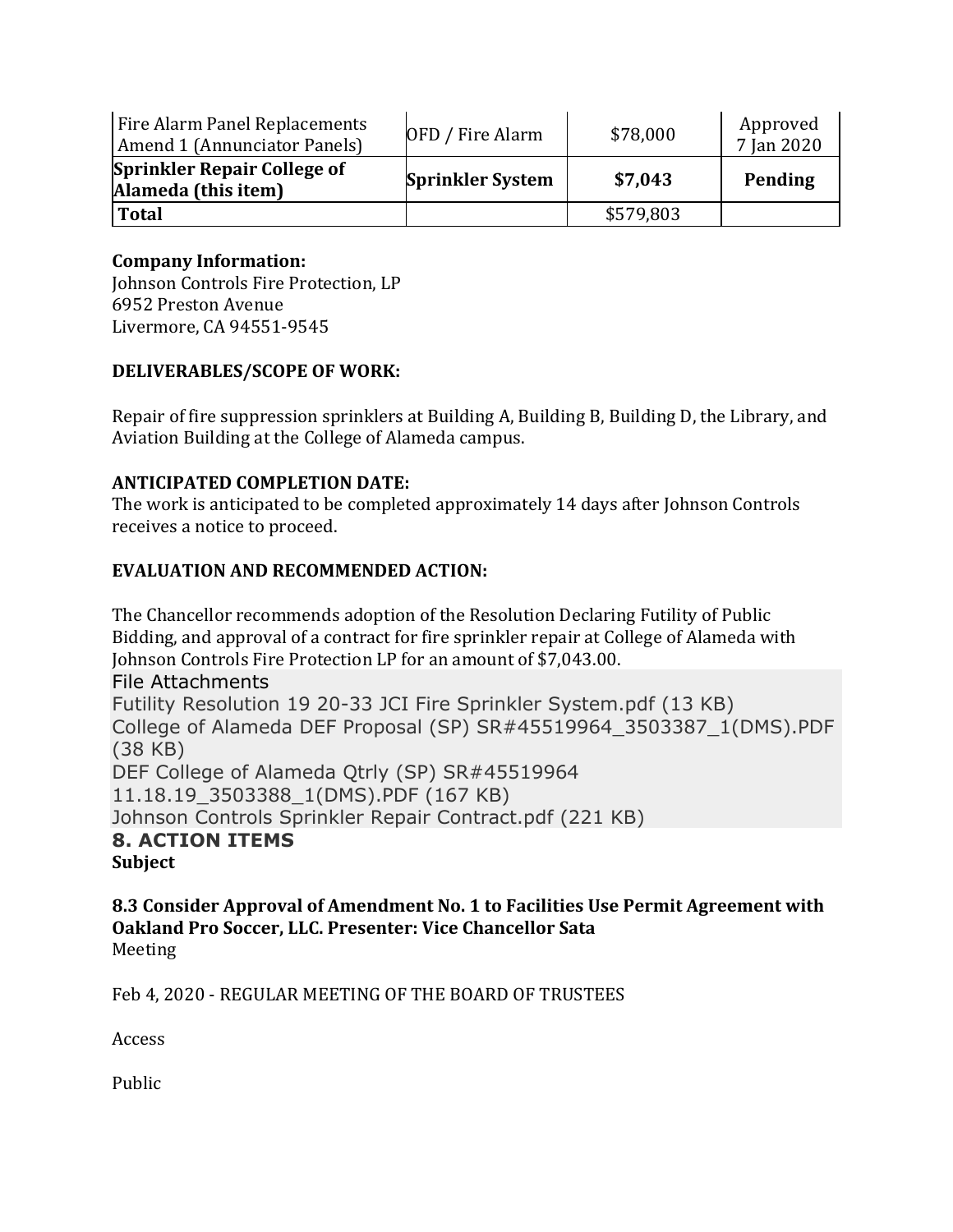Type

Action

Preferred Date

Feb 04, 2020

**Absolute Date** 

Feb 04, 2020

Fiscal Impact

No

Budgeted

No

**Budget Source** 

 $N/A$ 

Recommended Action

Approve Amendment No. 1 to Facilities Use Permit Agreement with Oakland Pro Soccer, LLC

# **TO: Peralta Board of Trustees**

**FROM: Department of General Services**

**PREPARED BY: Vice Chancellor Sata**

# **BACKGROUND/ANALYSIS:**

On July 23, 2019, the Board approved a Facilities Use Permit Agreement ("Agreement") with Oakland Pro Soccer, LLC ("Oakland Roots") for use of the football field, fieldhouse complex, and related premises at Laney College for the Oakland Roots' soccer program. The proposed Amendment expands the Agreement to cover Oakland Roots' additional use of a storage shed and appurtenant area at the Department of General Services to further facilitate the soccer program. Oakland Roots will improve and maintain the storage shed and appurtenant area at its cost (estimated at approximately \$75,000), in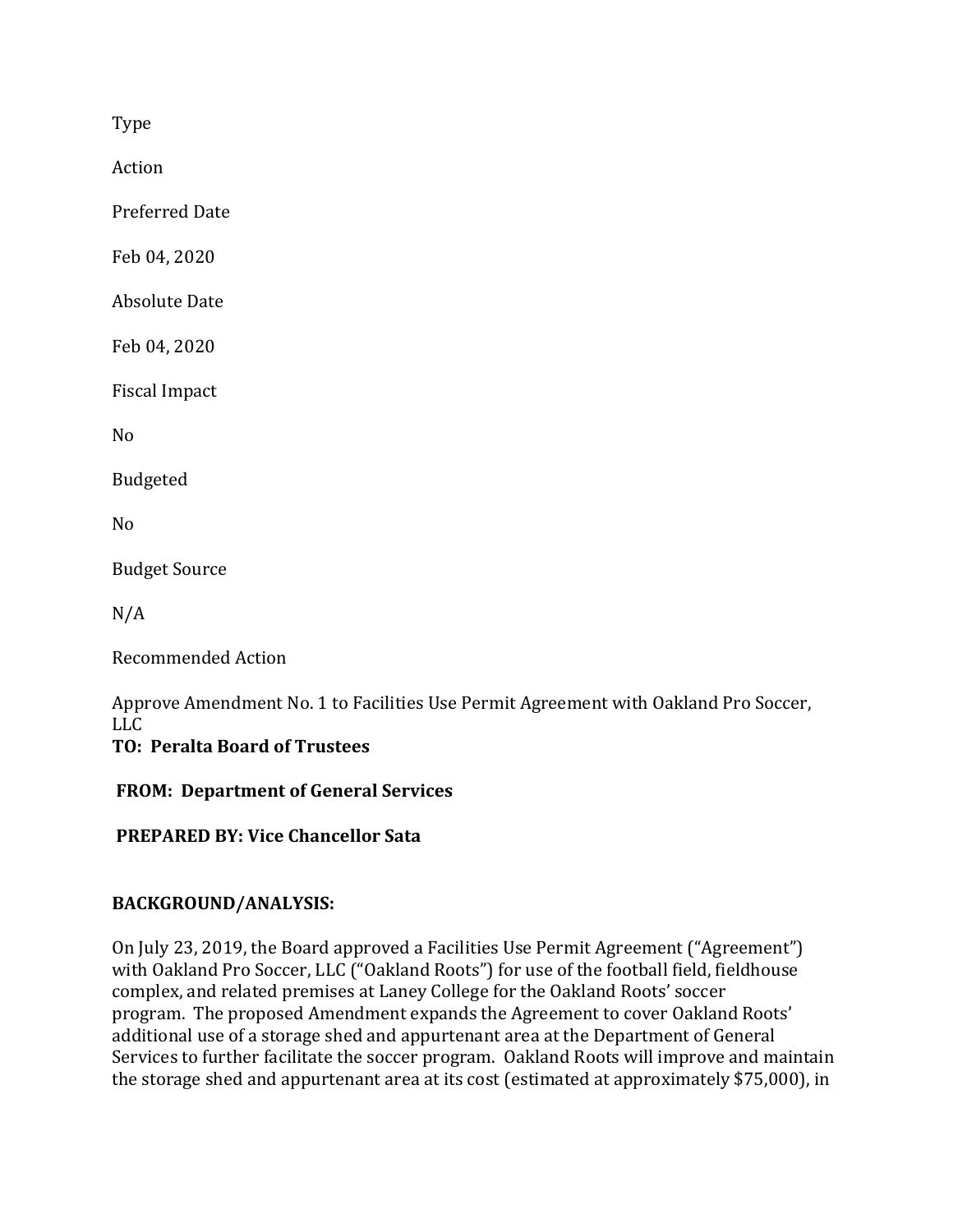exchange for its use of the storage shed during the term of the Agreement. Thus, the District is not imposing an additional facility fee for the storage shed.

The Amendment is necessary to extend the Agreement to cover the storage shed and appurtenant area. The Amendment also adds terms to clarifying Oakland Roots' responsibilities with respect to any improvements.

# **DELIVERABLES/SCOPE OF WORK:**

Oakland Roots' improvements to the DGS storage shed may include fencing and lighting. Oakland Roots will use and maintain the DGS Storage Shed through November 30, 2022, with an option for two one-year extensions to include Facilities Use Fees for the storage shed area.

Upon expiration or termination of the Agreement, at the District's sole discretion, Oakland Roots will either remove the improvements and restore the premises to its original condition or leave the improvements as-is.

# **ANTICIPATED COMPLETION DATE:**

November 30, 2022, with an option for two one-year extensions.

# **EVALUATION AND RECOMMENDED ACTION:**

The Chancellor recommends the Board approve the Amendment No. 1 to Facilities Use Permit Agreement with Oakland Pro Soccer, LLC.

File Attachments

190723 Laney-Oakland Roots Facilities Use Permit Agreement rdln.pdf (311 KB)

Amendment 1 to Roots FUA re Storage Shed\_3504120\_1(DMS) (FINAL\_RootsOK).pdf (281 KB)

#### **8. ACTION ITEMS Subject**

**8.4 Consider Ratification of Change Order No.1 agreement with ACCO Engineered Systems, to provide additional materials and labor for Repair and Diagnostic** Services of Mechanical Systems for Buildings A, B, D, E, F, G Laney College. Presenter: **Vice Chancellor Sata**

Meeting

Feb 4, 2020 - REGULAR MEETING OF THE BOARD OF TRUSTEES

Access

Public

Type

Action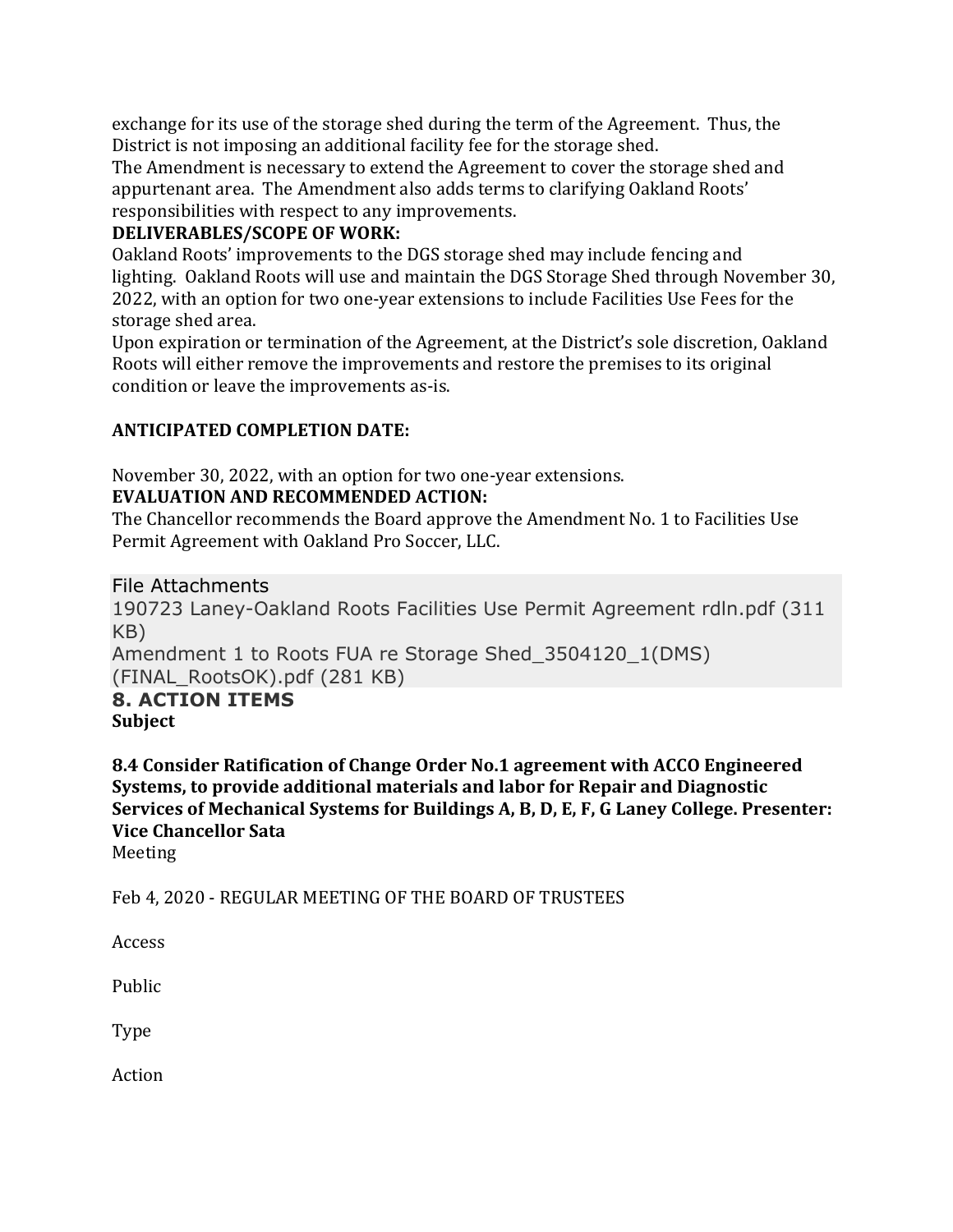Preferred Date

Feb 04, 2020

Absolute Date

Feb 04, 2020

Fiscal Impact

Yes

Dollar Amount

\$162,299.00

Budgeted

Yes

**Budget Source** 

Measure A

Recommended Action

Ratify Change Order No. 1 agreement with Acco Engineered Systems, to provide additional materials and labor for Repair and Diagnostic Services of Mechanical Systems for Buildings A, B, D, E, F, G Laney College. Presenter: Vice Chancellor Sata **TO:** Peralta Board of Trustees

**FROM:** Department of General Services

**PREPARED BY:** Vice Chancellor Sata

#### **BACKGROUND/ANALYSIS:**

On May 14, 2019, the Board of Trustees adopted Resolution 18/19-66 which authorized District staff to take necessary measures required to expedite the retention of service providers required to ensure timely compliance with the provisions of the consent decree issued in the *Payne v. Peralta* civil action.

Accordingly, under the direction of Vice Chancellor Sata an ADA Compliance Strike Team was convened in order to ensure the District performed the remedial measures, and created the administrative procedures, outlined in the Amended Consent Decree in a timely manner.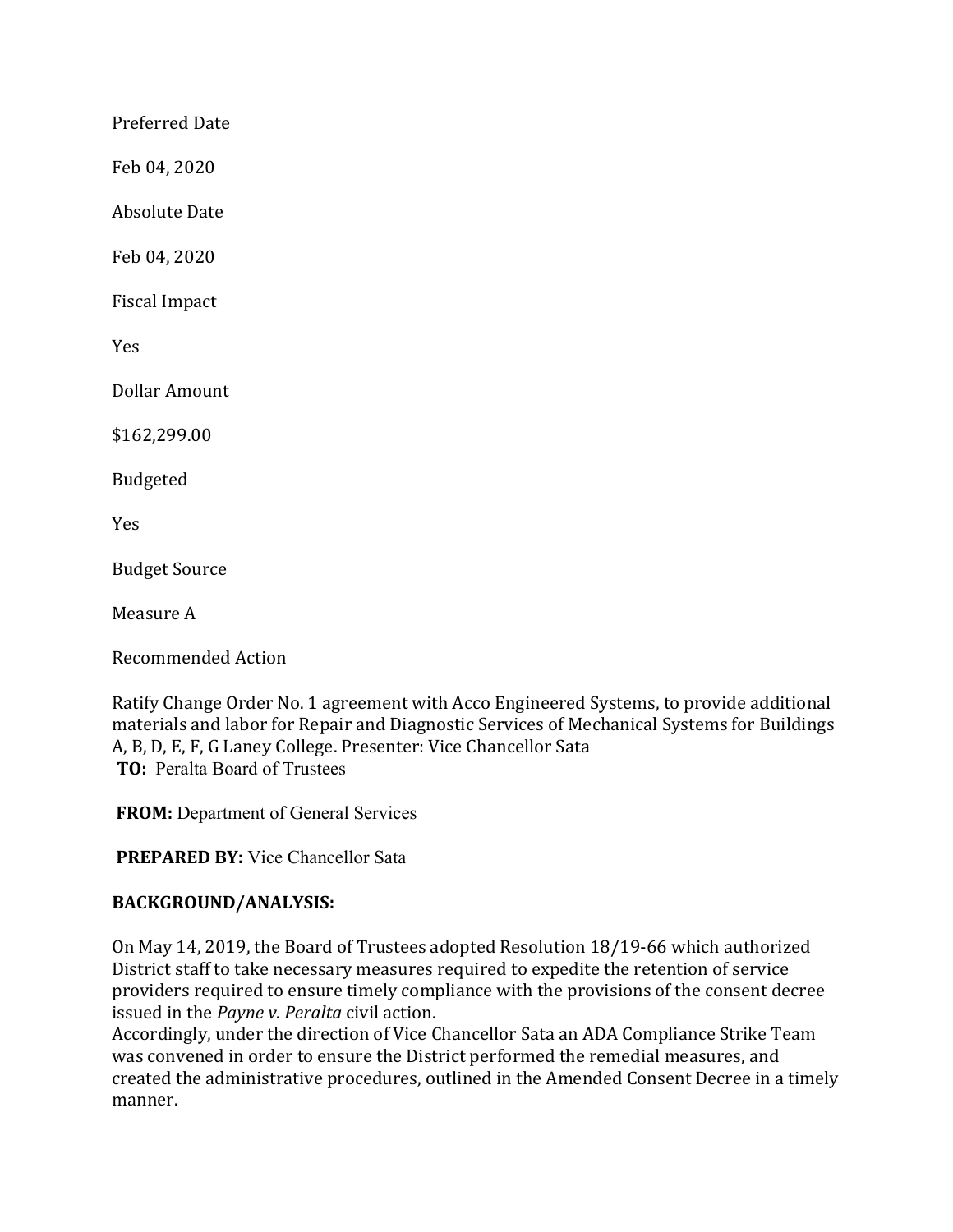Several of the remedial measures specified in the Amended Consent Decree relate to the retention of an outside contractor to inspect, repair, and maintain the exterior and ADA paddled doors and related mechanical systems on the Laney College Campus. Consequently, the ADA Compliance Strike Team solicited a proposal from ACCO Engineered Systems for repair and diagnostic services of related mechanical systems for Buildings A, B, D, E, F, G, LK, the Field House, Gymnasium, and Tower. The vendor was solicited pursuant to Peralta Community College District Resolution 18/19-66 to, "Expedite the retention of experts for purposes of completing work as provided in the Amended Consent Decree." The Contract is necessary to ensure District compliance with the ADA, Title 24, and the Consent Decree.

While performing the scope of services set forth in that Agreement, it became apparent that additional labor and materials was required in order to completely repair, and maintain the exterior and ADA paddled doors and related mechanical systems on the Laney College Campus.

Accordingly, the District asked ACCO Engineered Systems to provide a proposal for the additional scope of services. The proposal sought in Change Order No. 1 are outlined in Table 1.1, along with the original agreement.

| <b>Document</b>                                                                                                                                                                                                                                                                                                                                                         | <b>Approved</b><br><b>Amount</b> | Date of<br><b>Ratification</b> |
|-------------------------------------------------------------------------------------------------------------------------------------------------------------------------------------------------------------------------------------------------------------------------------------------------------------------------------------------------------------------------|----------------------------------|--------------------------------|
| Original Contract                                                                                                                                                                                                                                                                                                                                                       | \$210,000.00                     | January 7 2020                 |
| Change Order No. 1<br>Buildings: A, B, E, F, G: Sheave and<br>$\bullet$<br>Pulley Replacement Labor & Material<br>Buildings E, F, G: Mechanical<br>$\bullet$<br><b>Equipment Coil Cleaning</b><br>Building E: Replace EF & 3E Serving<br>$\bullet$<br>Restroom Room 213E<br>Additional Maintenance & Repair<br>$\bullet$<br>(Failed Motors and Bearings)<br>(This Item) | \$162,299.00                     | Pending February 4,<br>2020    |
| <b>New Contract Sum</b>                                                                                                                                                                                                                                                                                                                                                 | \$372,299.00                     |                                |

Table 1.1

ACCO Engineered Systems Corporate office is based in Pasadena, CA. The company's local office is located at 1133 Aladdin Avenue, San Leandro, CA 94577. Felix Maravillas is the Project Manager for the local office.

# **DELIVERABLES/SCOPE OF WORK:**

- Buildings: A, B, E, F, G: Sheave and Pulley Replacement Labor & Material
	- o Provide labor to replace the sheaves and pulley for building A, B, & G previously ordered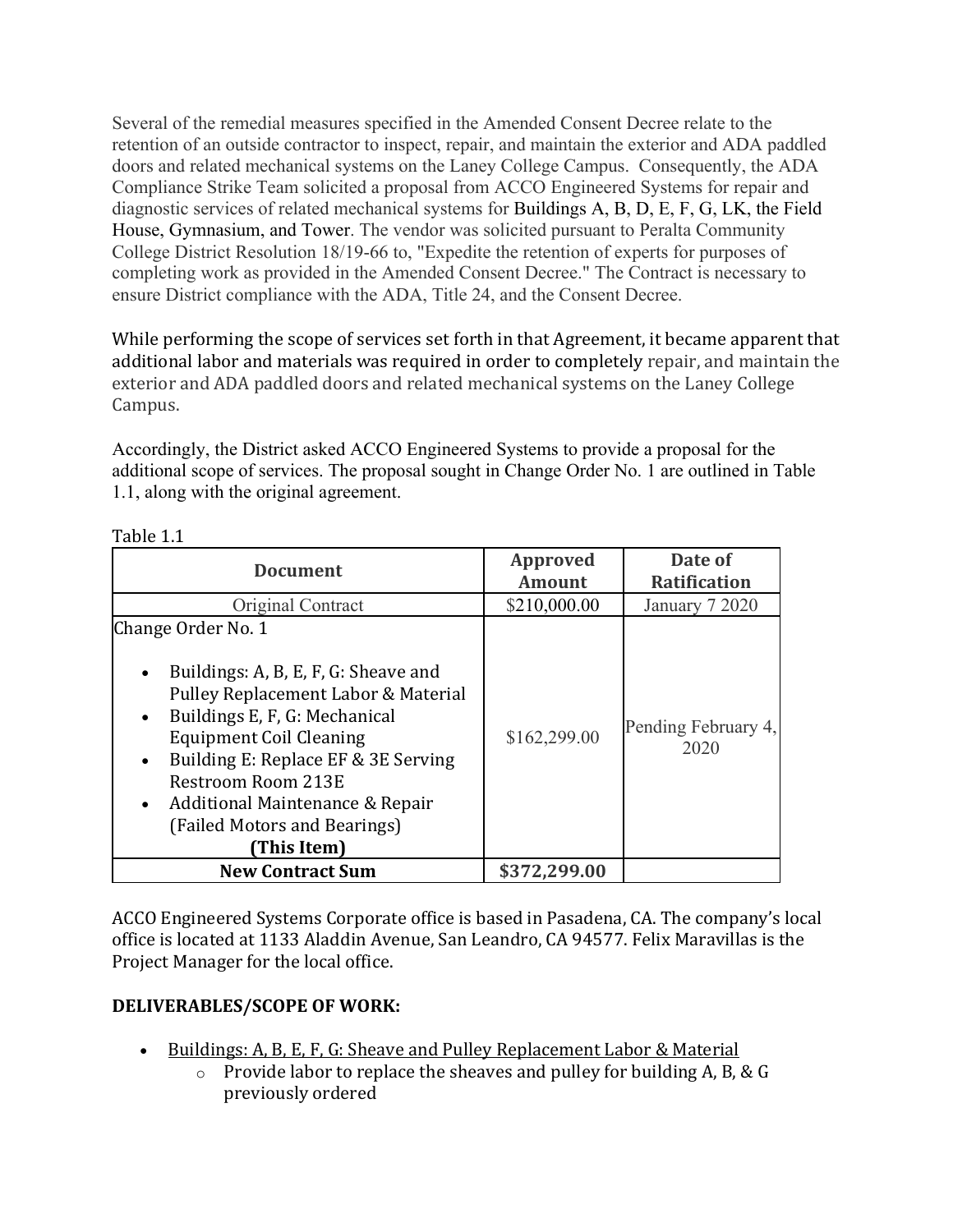- $\circ$  Provide labor and material to replace the sheaves & pulley for building E & F
- o Provide labor and material to replace the sheaves and pulleys for building B & G that were not included in the original quote (B: x5 units; G: x9 units)
- o Includes install labor, material, truck charges, and PM time
- Buildings E, F, G: Mechanical Equipment Coil Cleaning
	- $\circ$  Includes F (5 units), E (2 units), G (4 units)
	- o Includes labor, truck charges, and PM time
- Building E: Replace EF & 3E Serving Restroom Room 213E
	- o Includes: job walk and field survey; disconnect and safe off existing fan from electrical; demo and remove existing fail Westinghouse utility set fan; provide and install new Twin City fan model BVC utility set fan; provide and install new duct connections as required to reconnect fan to existing duct work; reconnect electrical connections to new exhaust fan; start up and verify proper operation
- Additional Maintenance & Repair (Failed Motors and Bearings)
	- o Provide and replace failed motor for EF-6A, EF-8A, EF-3G, EF-6B
	- o Provide and replace bearings for EF-6A & EF-3G
	- o Order material, pick-up, and deliver material to job site

ACCO Engineered Systems Corporate office is based in Pasadena, CA. The company's local office is located at 1133 Aladdin Avenue, San Leandro, CA 94577. Felix Maravillas is the Project Manager for the local office.

# **ANTICIPATED COMPLETION DATE:**

April 30, 2020

# **EVALUATION AND RECOMMENDED ACTION:**

Approve Change Order #1 to the contract with Acco Engineered Systems. The Chancellor recommends approval of the ACCO Engineered Systems ratification of this change order for additional labor and materials for repair services of mechanical systems for buildings A, B, D, E, F, G at Laney College.

File Attachments ACCO \_ Contract.pdf (17,880 KB) ACCO Change Order No 1.pdf (14 KB) **9. REPORTS Subject**

#### **9.1 Board of Trustees' Reports** Meeting

Feb 4, 2020 - REGULAR MEETING OF THE BOARD OF TRUSTEES

Access